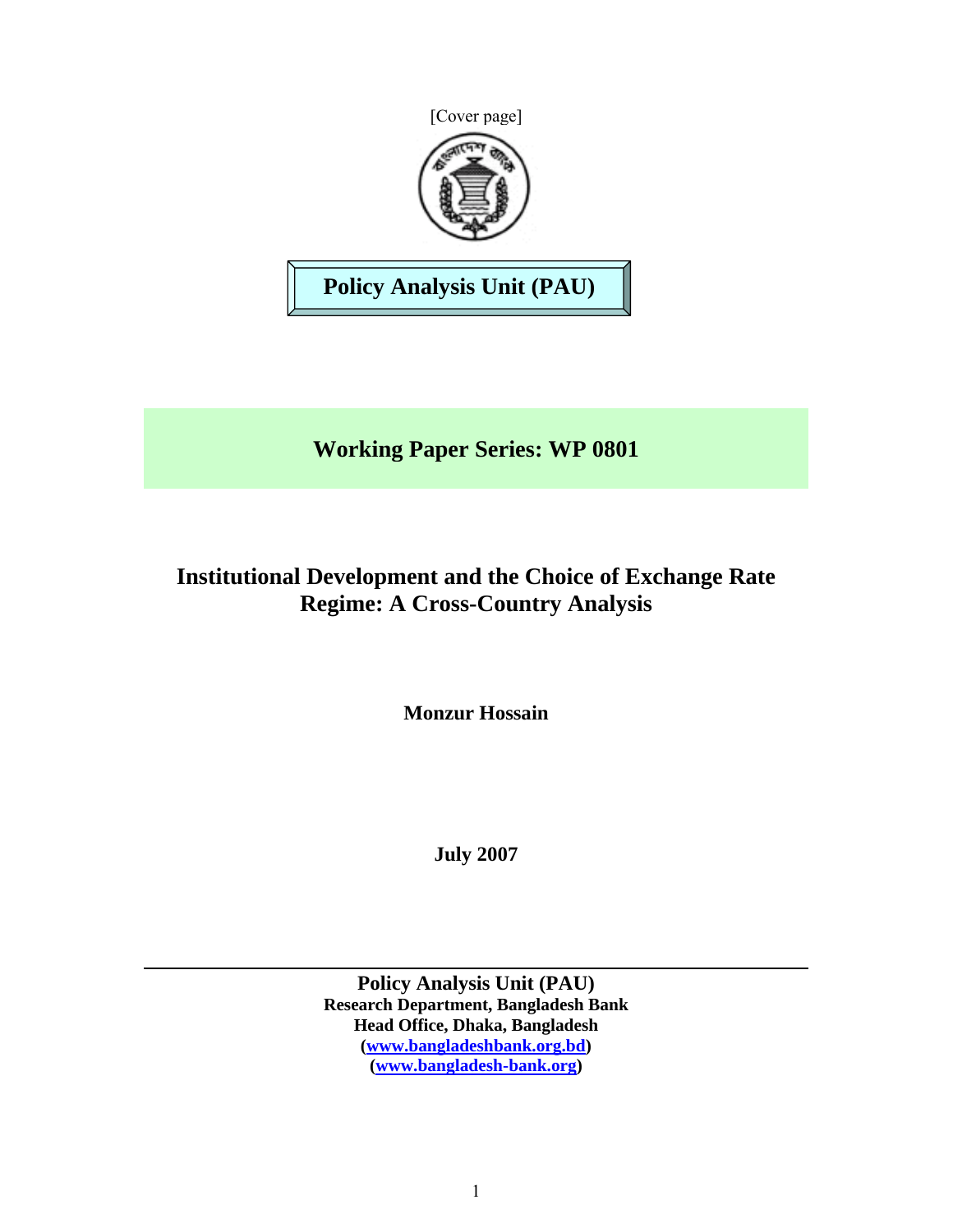

**Policy Analysis Unit\* (PAU)**

# **Working Paper Series: WP 0801**

# **Institutional Development and the Choice of Exchange Rate Regime: A Cross-Country Analysis**

**Monzur Hossain** 

**Assistant Director Policy Analysis Unit Research Department Bangladesh Bank** 

# **July 2007**

# **Copyright © 2007 by Bangladesh Bank**

*\* In an attempt to upgrade the capacity for research and policy analysis at Bangladesh Bank (BB), PAU prepares and publishes several Working Papers on macroeconomic research every quarter. These papers reflect research in progress, and as such comments are most welcome. It is anticipated that a majority of these papers will eventually be published in learned journals after the due review process. Neither the Board of Directors nor the management of, or any agency of the Government of Bangladesh, however, necessarily endorses any or all of the views expressed in these papers. The latter reflect views based on professional analysis carried out by the staff of Bangladesh Bank, and hence the usual caveat as to the veracity of research reports applies.*

**[An electronic version of this paper is available at www.bangladeshbank.org.bd]**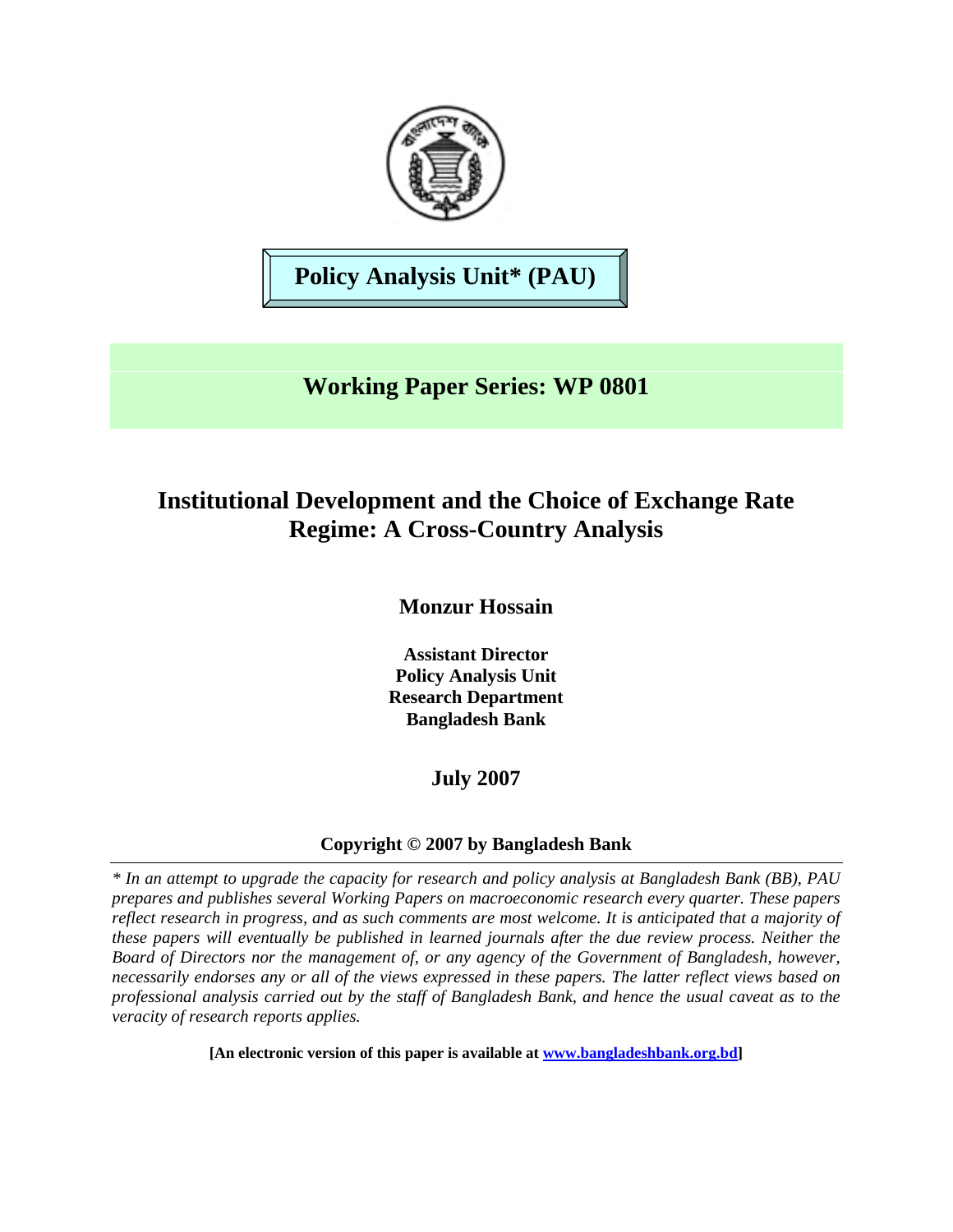# **Institutional Development and the Choice of Exchange Rate Regime: A Cross-Country Analysis**

# **Monzur Hossain**<sup>∗</sup>

#### **Abstract**

This paper investigates the determinants of exchange rate regime choice during the post-Bretton Woods period. The empirical results show that economic fundamentals, shocks, financial and political institutional variables provide relevant guidance for *de jure* regime choices. However, various shocks lead countries to diverge from the *de jure* fixed or floating regime if they do not have strong financial institutions. During the period of divergence, countries undertake necessary financial reforms that help them converge to the *de jure* regime. This suggests that financial development is crucial for the sustainable choice of a fixed or a floating exchange rate regime.

**Key Words**: *De jure and de facto exchange rate regime, divergence, learning, financial development*

**JEL Classification codes**: F3, G0

 $\overline{a}$ 

<sup>∗</sup> Dr. Hossain is an Assistant Director, Policy Analysis Unit (PAU), Research Department, Bangladesh Bank, Dhaka, Bangladesh. The author is grateful to Professor Kenichi Ohno for his valuable comments on this paper. The author would like to thank Professors Yoichi Okita, SangJoon Baak, Kaliappa Kalirajan and Iftekhar Hasan for their helpful comments. The author also would like to extend his gratitude to Professor Syed M. Ahsan, WBI Resident Economic Adviser, Bangladesh Bank for providing guidance for this working paper.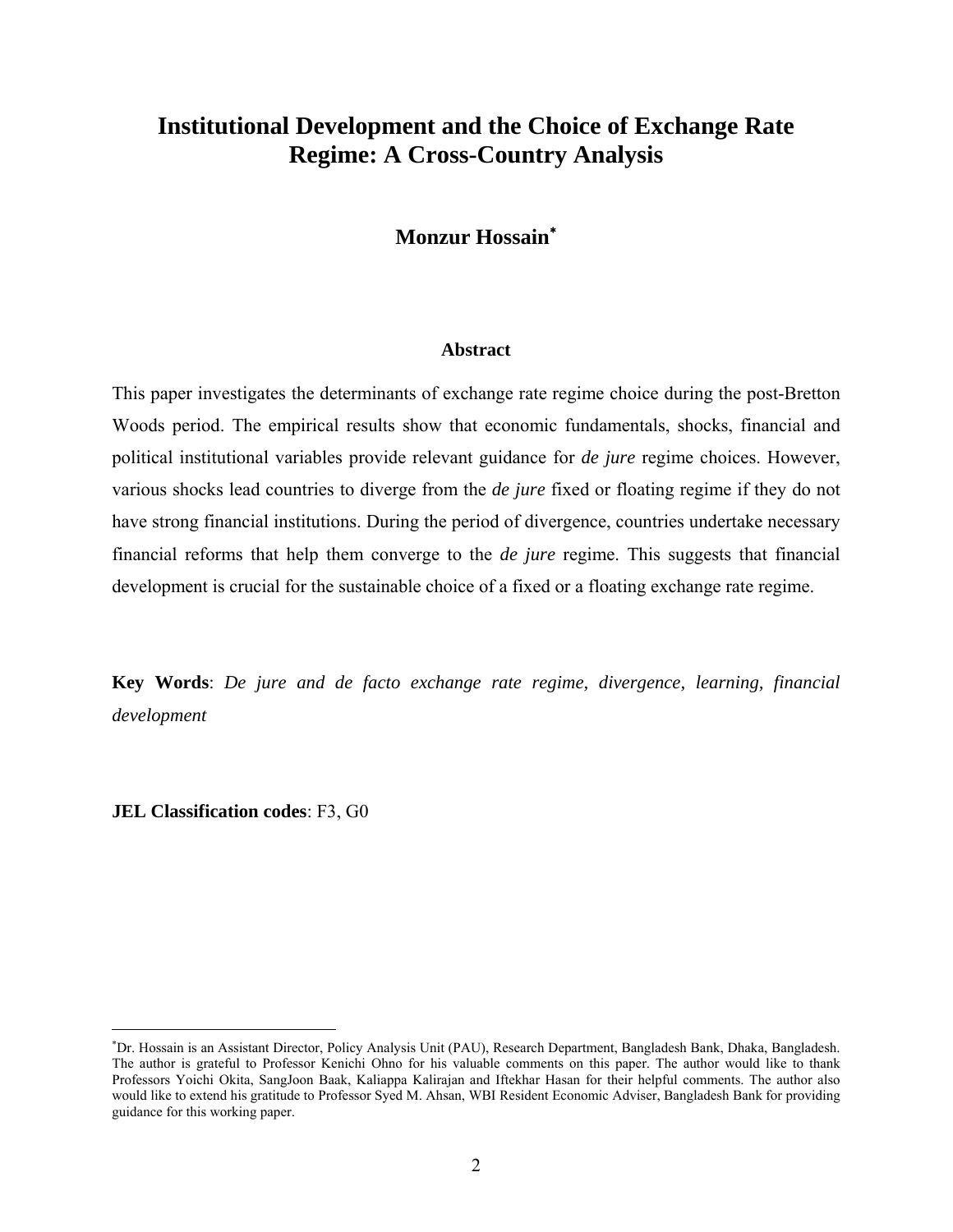## 1. Introduction

A country with an underdeveloped financial system often faces higher inflation, lack of debt sustainability, a fragile banking system, and macroeconomic and exchange rate volatility. These structural features make it difficult for the country to adopt a floating exchange rate regime as a solution of the classical "trilemma", but also make fixed exchange rate regimes prone to crises when capital is internationally mobile. In such countries, sharp currency depreciation alters the domestic currency value of their external debt, which increases "liability dollarization" and leads to calamitous real sector effects (the so-called "balance sheet" effect) (Eichengreen and Hausman, 1999). If liability dollarization causes problems under a floating regime, it simultaneously makes fixed exchange rate regimes harder to maintain. The financial fragility arising from unhedged foreign debts exposes fixed exchange rate regimes to speculative attack through a number of channels—one of which is the resulting vulnerability of the banking system to depositor panic.

Therefore, countries with weak financial institutions often face difficulties in choosing and sustaining either a fixed or a floating regime. Moreover, some studies show that poor legal and political institutional quality also creates problems for the same (see, among others, Alesina and Wagner, 2006). This study aims to examine the impact of both political and financial institutions on the choice of a regime.

To properly investigate the determinants of a regime, it is necessary to understand the reasons of divergence and the duration of divergence as well. Because, it is recognized in literature that there has been a considerable amount of divergence between *de jure* and *de facto* regimes (Genberg and Swoboda, 2005). Empirically, one should observe that countries that peg are those that need an anchor and do not have the necessary institutions capable of guaranteeing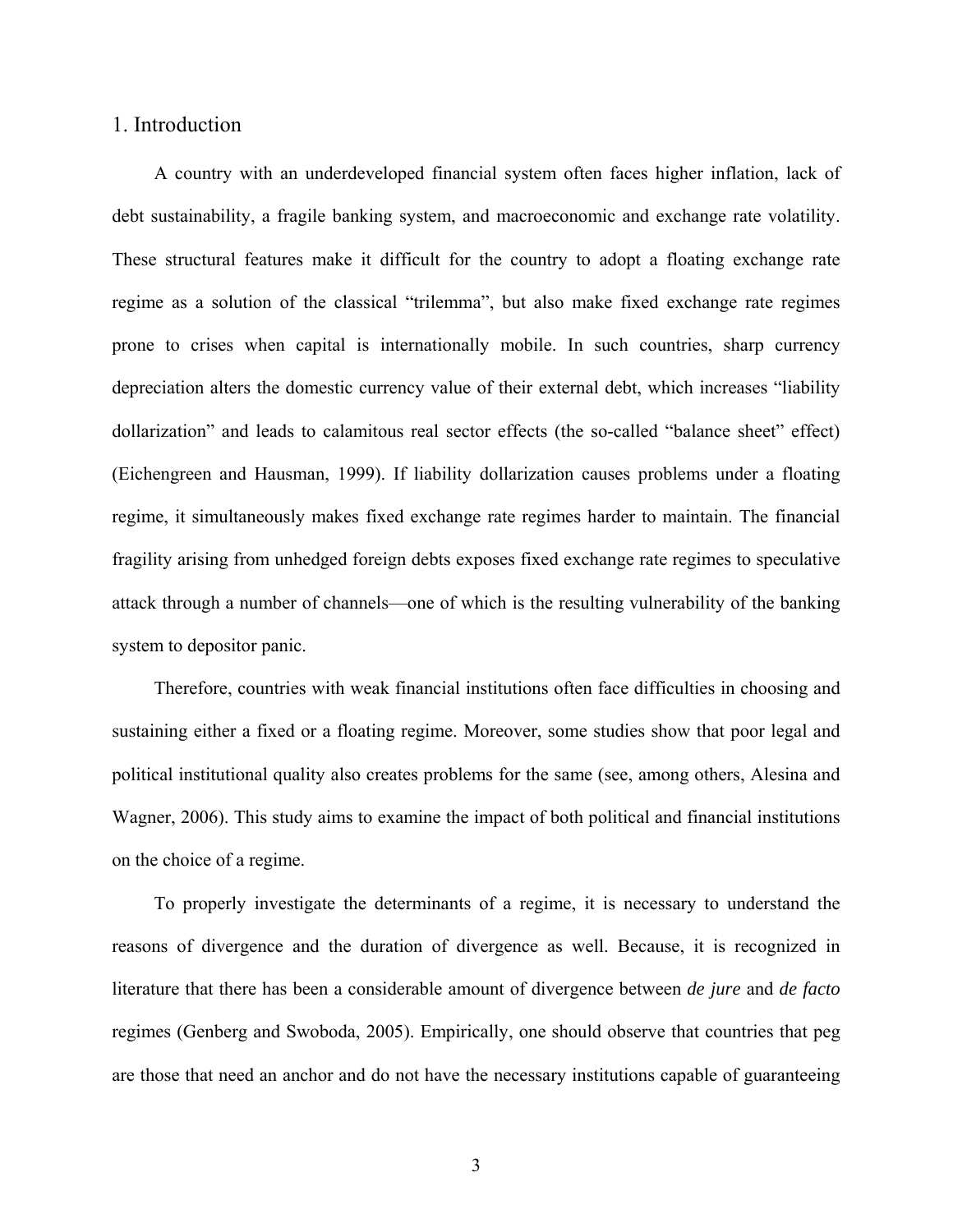macroeconomic stability. These countries deviate from their announcements not only because they cannot maintain conditions compatible with  $pegs<sup>1</sup>$ , but they do not have the necessary financial and political institutions as well. The same argument goes for the cases that deviate from floating regime announcement in the face of high nominal volatility. These two situations are described in the literature colorfully as "fear of pegging" (Levy-Yeyati and Sturzenegger, 2002) and "fear of floating" (Calvo and Reinhart, 2000). The credibility concerns may have led policy makers not to change regime declaration instantly when they adopt the regime. These situations are common especially in non-OECD countries.

If divergence happens due to institutional weaknesses, it suggests that these countries may improve the quality of institutions during the period of divergence to converge to the *de jure* regime. According to this interpretation, the period of divergence can be viewed as the period of "learning"<sup>2</sup>. Learning may foster financial reforms through reassessment of the costs and benefits of the *de jure* regime. In this way learning can help reduce the uncertainty in exchange rates under the *de jure* regime being chosen. Thus the possibility of learning implies a dynamic relationship between divergence and subsequent financial policy reforms undertaken in order to return to the *de jure* regime. To identify the determinants of regime choice in a comprehensive manner, this study specifies this dynamic relationship and, within that context, identifies the factors that lead to divergence.

Our analysis is approached from two different angles. First, the determinants of a *de jure* regime choice are investigated, and second, the reasons of divergence from and convergence (or learning) to the *de jure* regime are analyzed. This empirical approach allows for obtaining

 $\overline{a}$ 

<sup>&</sup>lt;sup>1</sup> It is not possible for a country to deviate from a currency board, currency union or dollarization without changing declaration. Thus, deviation from fixed regime usually means a deviation from a single currency peg. 2

 $^2$  Although Rogoff et al. (2003) hint that "learning to float" can increase the effectiveness of floating regime, however, they have not investigated the possibility of learning thoroughly.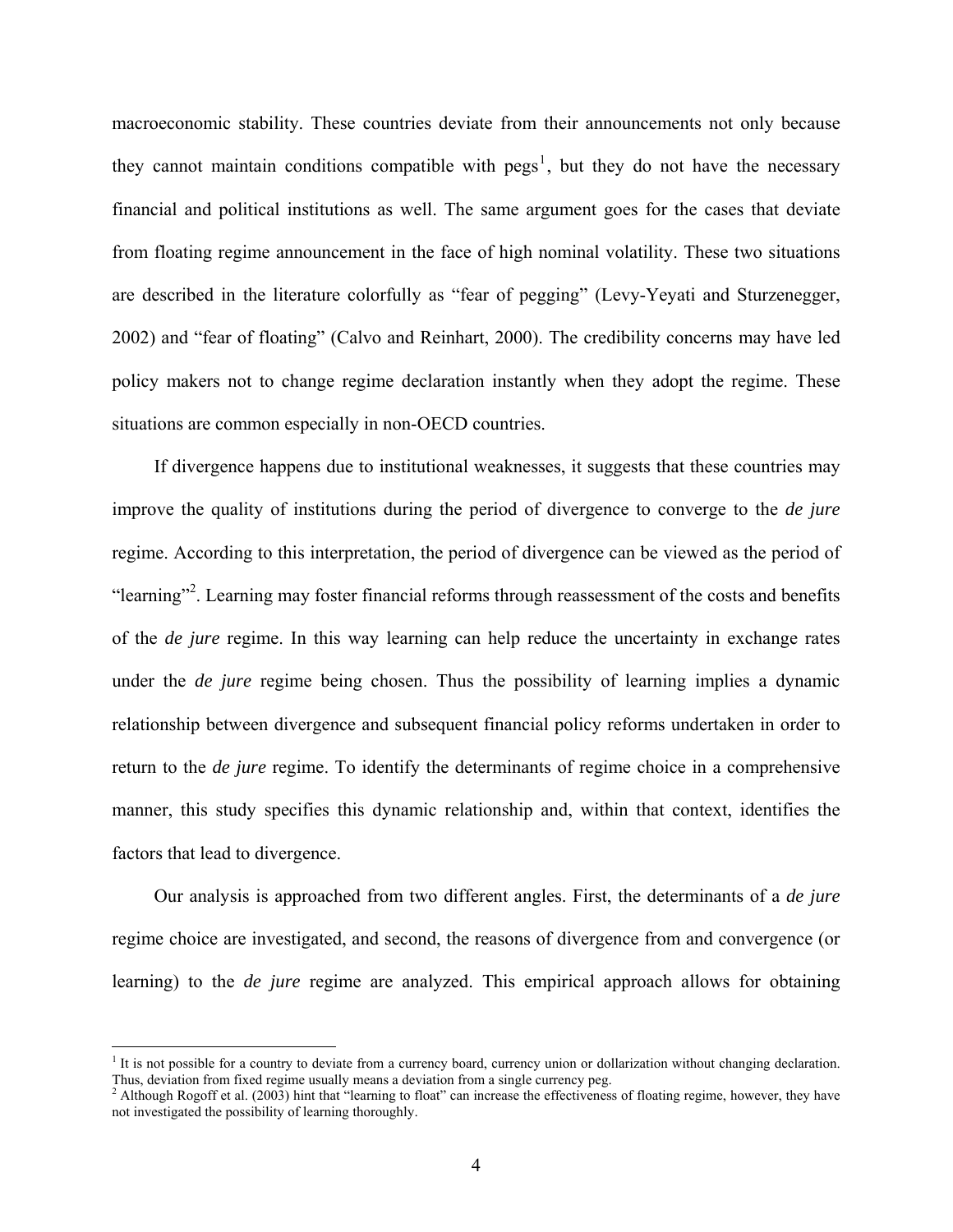consistent estimates of parameters in explaining the choice of a regime. For empirical analysis, the ordered logit model is applied and a wide range of factors which includes economic fundamentals, various shocks, financial and political institutional variables are considered as explanatory variables. The sample consists of 34 countries from the OECD, East Asia, South Asia, Latin America, Africa and Middle East and data spans 1973-1996 (see Appendix I for the list of countries).

The next section provides a discussion on *de jure* and *de facto* regime classifications. Section 3 discusses the data used. Section 4 discusses the empirical results and Section 5 concludes the paper.

## 2. Regime classification and related issues

The empirical analysis of the choice of exchange rate regime depends on the classification of regimes. But explaining the choice of a regime appears to be difficult at the beginning since the classification of a regime is problematic. The IMF has traditionally offered a classification which is "*de jure*", that is, it is essentially based on what the countries report to the IMF. As a result, it does not reflect the actual regime when countries diverge from their officially announced regime for certain periods of time. "This divergence potentially affects the analysis of historical trends in exchange rate regimes, their macroeconomic performance, and the answers to salient policy questions" (Rogoff et al., 2003; p.7). Thus, many authors cast doubt on the validity of results that are based on the *de jure* regime classification. For this reason, a number of de facto classifications have been proposed (see Bubula and Ötker Robe, 2002; Reinhart and Rogoff,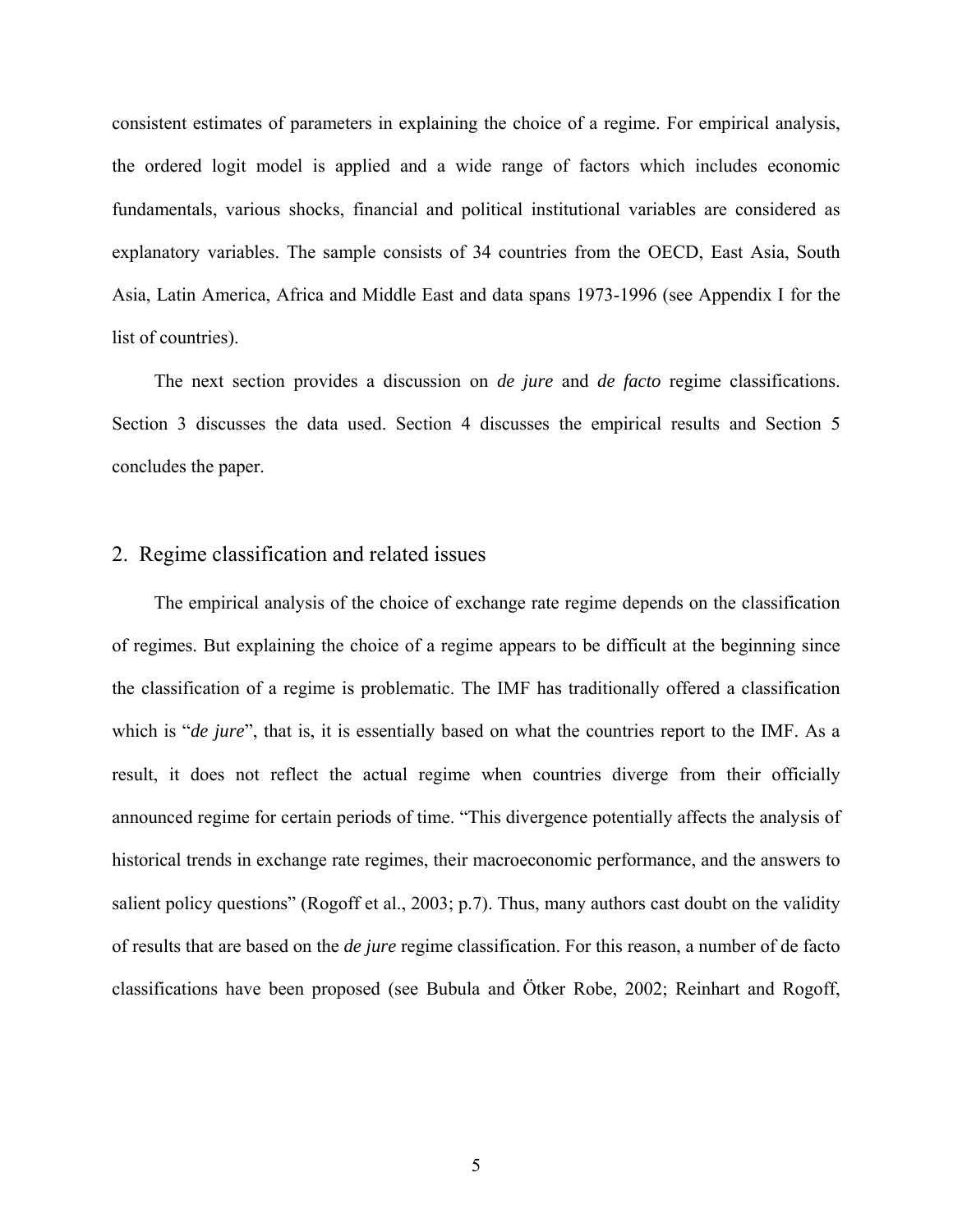2004; and Levy-Yeyati and Sturzenegger,  $2002$ <sup>3</sup>, and these classifications are now widely used in the empirical investigation of various aspects of currency regime choice.

Genberg and Swoboda (2005) have pointed out some problems of devising a correct *de facto* classification. For example, they argue that exchange rate stability in a floating regime is not always a result of intervention; it may be the result of optimally chosen monetary policies. Similarly, countries that actively use monetary policy instruments to stabilize their exchange rate may not want to announce a fixed exchange regime because of the fear of speculative attacks. This implies that we should not ignore *de jure* regime classification in empirical investigation as it in principle reflects countries preferences for a particular regime. Rather, investigating the reasons of gap between official announcement and what countries are practicing is crucial for increasing our understanding of the determinants of regime choice. These insights lead us to investigate the *de jure* regime choice and the reasons of diverging from it in this paper.

Why do certain countries diverge from the *de jure* regime? A few studies attempt to answer this question. For example, according to the *fear of floating* literature (Calvo and Reinhart, 2002; Hausman et al., 2000), countries with high unhedged foreign currency denominated debt or high exchange rate risk exposure have an incentive to peg even if they are officially floating. Inability to hedge, in turn, usually reflects the inability of these countries to borrow abroad in their own currency, also known as the "original sin hypothesis"<sup>4</sup> (Eichengreen and Hausman, 1999). On the other hand, some countries are experiencing *fear of pegging*—a fear that pegging would invite speculative attacks as a result of destabilizing misalignment (Levy-Yeyati and Sturzenegger, 2002; Genberg and Swoboda, 2005). Although these studies point to the

 $\overline{a}$ 

<sup>3</sup> These *de facto* classifications have been proposed based on the observed behavior of exchange rate movements and subjective assessment of the true intent of policy makers. A *de facto* regime is determined by analyzing mainly three variables: nominal exchange rate, nominal exchange rate volatility and volatility of international reserves.<br><sup>4</sup> Although developed countries are able to borrow overseas in their domestic currencies, many developing countries are unable to

do so. Any large depreciation of the domestic currency increases 'liability dollarization' and leads to calamitous real sector effects (so-called 'balance sheet' effects).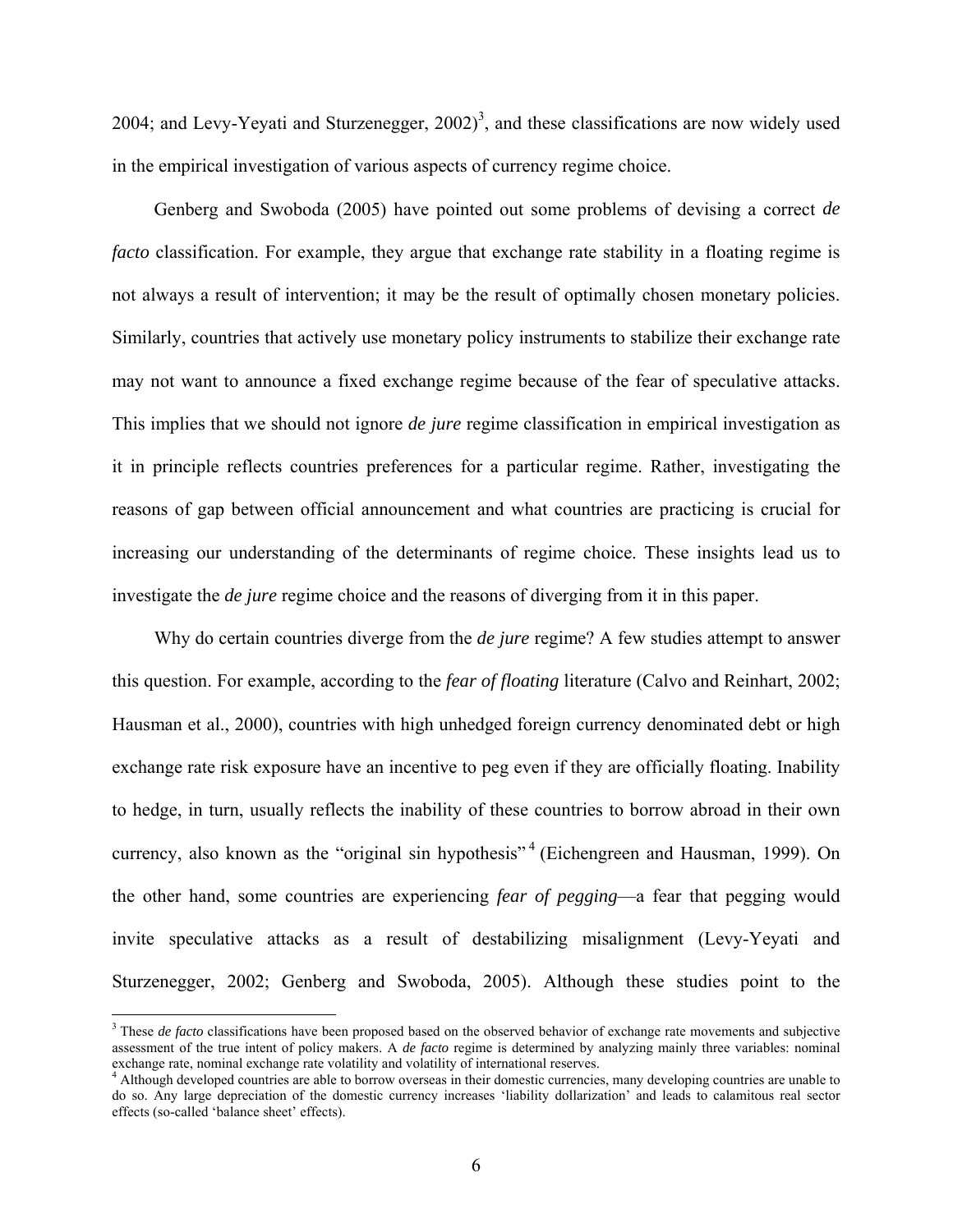weaknesses of the financial sector as the potential reason of divergence, Alesina and Wagner (2006) point to legal and political institutions. They find that countries that announce a fixed exchange rate but float *de facto* have relatively "bad" legal and policy institutions, whereas countries that fix *de facto* but float *de jure* have relatively "good" institutions.

While some authors have argued that financial sector development could be an important determinant of a currency regime choice (Von Hagen and Zhou, 2005; Calvo, 1996), one potential difficulty is how to properly measure financial sector development. The ratio of broad money to GDP, known as *financial deepening* has been frequently used in literature as a proxy for financial sector development. This is a rough indicator since financial development involves the creation of institutions, market deepening and product innovations, which are all difficult to capture in the money-to-GDP ratio. In place of the traditional financial deepening index, a crosscountry index of financial liberalization that takes into account interest rate deregulations, removal of credit controls, privatizations, lifting of entry barriers, capital account liberalization etc. may better represent financial sector development. "Financial deepening affects *access* to finance, while liberalization affects the *incentives* with which credit is deployed" (Abiad, Oomes, and Ueda, 2004, p. 3). Financial deepening and financial liberalization are not equivalent but tend to be related. A certain degree of financial liberalization is necessary to ensure adequate competition and efficiency in the financial sector.

Financial liberalization generally modifies the domestic interest rate and alters inter-temporal decisions of firms and individuals and possibly of the public sector. With financial liberalization along with capital account liberalization, a country is expected to deploy a complementary exchange rate policy as suggested by the *impossible trinity doctrine*. This doctrine states that the choice of exchange rate regime cannot be made independently of the choices regarding the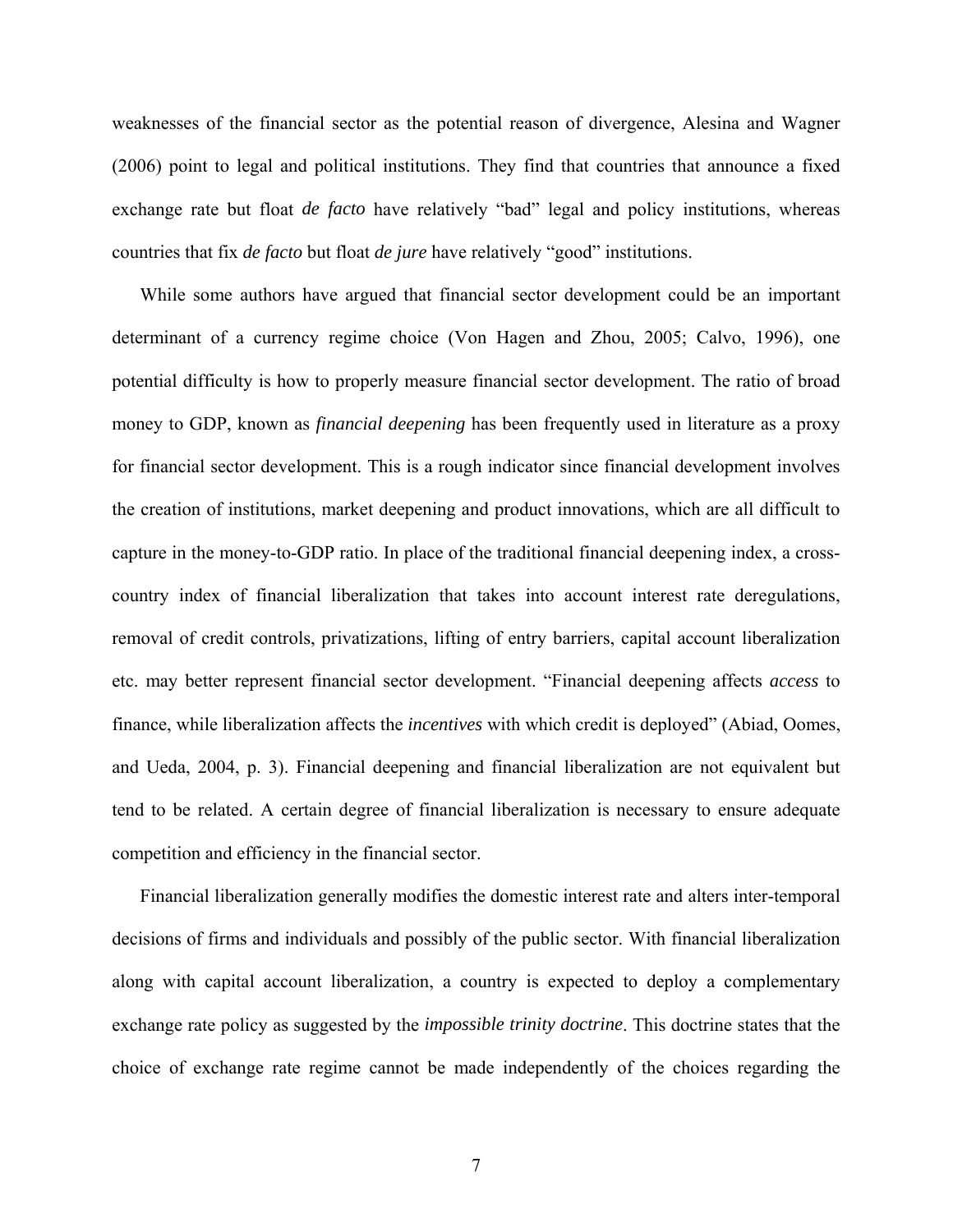degree of international financial integration and the desired level of monetary autonomy. With capital account liberalization and fixed exchange rate regime, monetary independence is sacrificed. If a country wants to retain monetary independence, it has to accept the flexibility of exchange rates. For countries that are imperfectly integrated into global capital markets, an intermediate regime may be possible while retaining some degree of monetary independence. But some authors argue that countries should avoid unstable combination of capital mobility and exchange rate fixity, particularly when domestic financial markets are underdeveloped (Krugman, 1979; Salant and Henderson, 1978). These concerns have motivated us to investigate the role of financial sector development via the financial liberalization index on the choice of a currency regime.

### 3. Data

Exchange rate regime choice may occur under a rich set of conditions, raising the challenge of sorting out the relative importance of the various stimulating factors. Thus, using both conventional and unconventional variables including more recent cross-country indices of financial and political institutions and various other factors, this study allows for the possibility of obtaining more precise findings.

### *Dependent variable*

To allow for more systematic presentation, both *de jure* and *de facto* (or divergent) regime choice are analyzed. Thus, regime classification consisting of fixed, intermediate and floating regime is our dependent variable. First, to identify the factors affecting countries' *de jure* regime declaration, the regime classification published in the IMF's *Annual Report on Exchange Rate Arrangements and Exchange Restrictions (ARERAER)* is considered.

8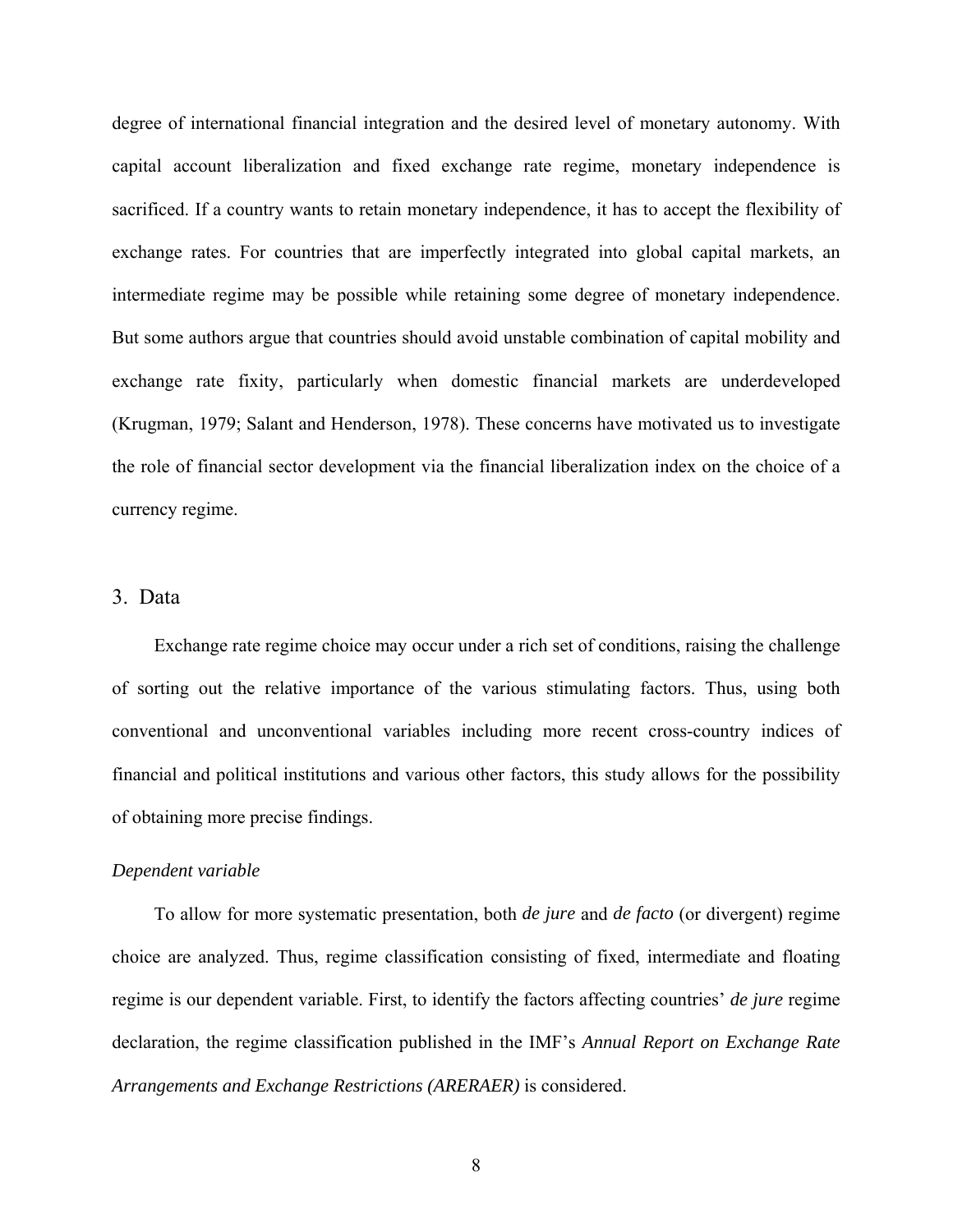Second, to analyze divergence or the choice of a *de facto* regime, a new classification index is constructed which comprises of "consistent" (if *de jure* and *de facto* regime are the same at a certain time point) and "divergent" (if they are not the same) regimes. For this purpose, the *de facto* classification of Reinhart and Rogoff (2004) (RR) is considered.

#### *Explanatory Variables*

Traditionally, economists have tried to explain the choice of an exchange rate regime based on economic fundamentals, shocks, financial structure and political ideology. These factors receive considerations over time to guide regime choices. While the literature of the 1970s focused on economic fundamentals, the literature of the 1980s focused on shocks as the potential determinants of regime choice (McKinnon, 1963; Heller, 1978; Boyer, 1978; Melvin, 1985; Savvides, 1990). In the 1990s, a new set of considerations came to the fore, particularly the role played by international capital flows and domestic financial systems in determining the exchange rate regime.

The existing results appear to suffer from omitted variable bias. For example, the "fear of floating" approach does not control for political variables, conversely many political economy approaches often do not control for various economic factors including exchange rate risk exposure. In order to investigate the regime choice more adequately, a set of variables reflecting the influences of SHOCKS, STRUCTURE and POLITICAL IDEOLOGY are included in the empirical analysis of this study. In the category of "shocks", dummies for balance of payment crises (BOP), banking crises (BANK), recessions (RECESSIONS), high inflation periods (HINFL) and hyperinflation (HYPERINFL) are included. If inflation exceeds 50 percent, it is considered high and if inflation exceeds three-digit level, it is considered as hyperinflation.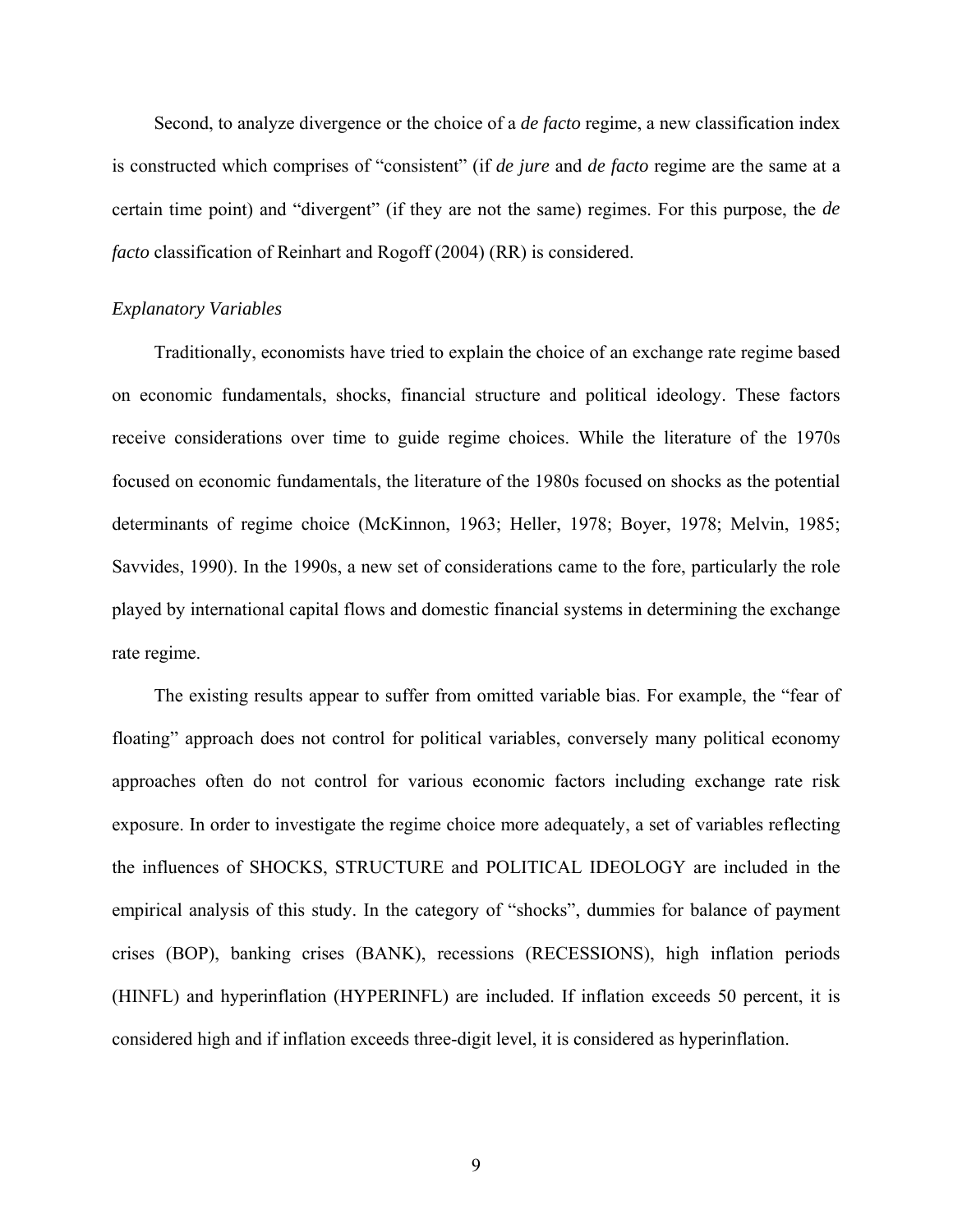In the category of "structure", both financial and economic structural variables are included. A cross-country financial liberalization index (FLI), developed by Abiad and Mody (2005) is used as a proxy for financial development. The FLI is a measure of the joint liberalization of capital movements and of the domestic financial sector. This study also separately assesses the effects of liberalization of current and capital account (INTL) and liberalization of financial sectors (FIN); both indices are generated from the FLI index of Abiad and Mody (2005).

Additional structural variables, such as trade openness (OPEN) measured as the ratio of the sum of imports and exports to GDP and per capita GDP calculated in PPP terms (GDPPCPPP) are considered. In addition, the influence of international financial institutions on exchange rate regime choice is proxied by an IMF program dummy (IMF). To explore the influence of global factors, world interest rates (USINT) and global capital mobility (CAPFLOW) are included.

"Political ideology" category includes indices of political cohesion (IPC) representing the number of parties in the coalition government, checks and balances (CHECKS), government system (SYST) (either presidential, strong presidential or parliamentary), legislative index of electoral competitiveness (LIEC) and executive index of electoral competitiveness (EIEC). All these political indices are taken from the World Bank's data on political indices (see Beck, et al. 2001). The description of FLI and political institutional variables is given in Appendix II. Past studies try to relate democratic system, left or right wing government, operational risk index, political risk index, voice and accountability etc. with exchange rate regime choice (see, for example, Alesina and Wagner, 2005; Shambaugh, 2004). Unlike past studies, in this study, the above-mentioned political institutional variables are chosen because they represent political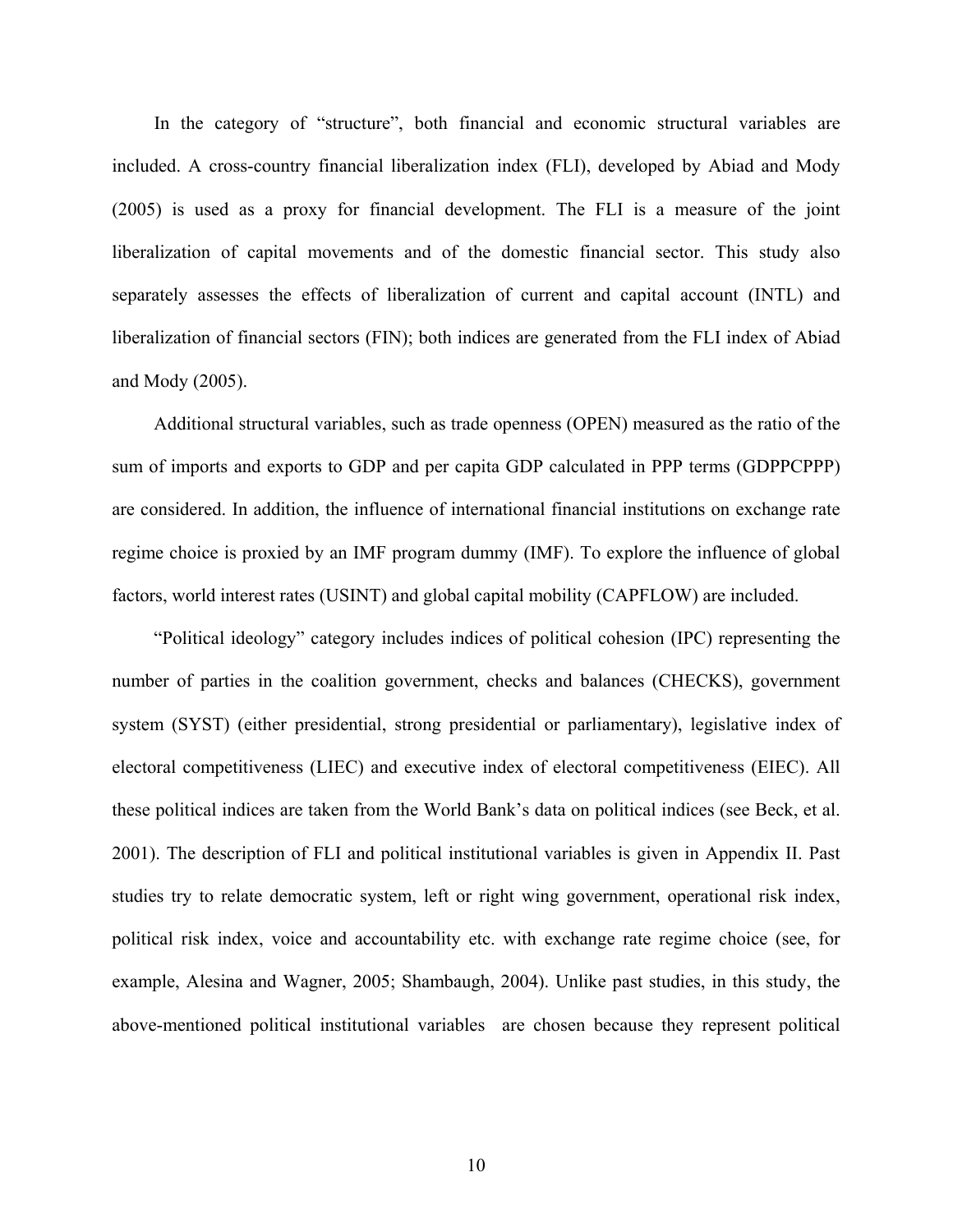stability as well as transparency and efficiency in the political system that can be relevant to countries overall financial and economic development as well as to the regime choice.

The sample consists of 34 countries (see Appendix I for the complete list). The sample is restricted to countries for which the relevant indices, particularly financial liberalization index are available and the data spans 1973–1996. Taiwan is discarded from the sample of Abiad and Mody (2005) due to constraints on the availability of regime classification data. Hence, only 34 out of 35 countries can be potentially included in the sample. For the resulting 34-country sample, the RR *de facto* exchange rate regime classifications for Bangladesh and Korea are not available. For these two countries, the *de facto* classification of Levy-Yeyati and Sturzenegger (2002) and the Bubula and Ötker-Robe (2002) are used whenever necessary.

## 4. Empirical results

#### *Determinants of de jure regime choice*

Given the discrete ordinal nature of the dependent variable "regime", the ordered logit method is used to identify the determinants of *de jure* regime choice. The ordered logit model extends the traditional logit to allow for multiple discrete outcomes that can be ranked. The dependent variable 'regime' consists of fixed  $= 1$ , intermediate  $= 2$  and floating  $= 3$ . Thus, a larger value of the dependent variable indicates a more flexible regime is likely to be adopted for the country in the period under consideration.

First, the potential determinants of the *de jure* exchange rate regime choice are examined. The model is specified as follows:

DJRegime<sub>it</sub> =  $\beta_1$  SHOCKS<sub>it</sub> +  $\beta_2$  STRUCTURE<sub>it</sub> +  $\beta_3$  POLITICAL IDEOLOGY<sub>it</sub> +  $\varepsilon_{it}$  (1)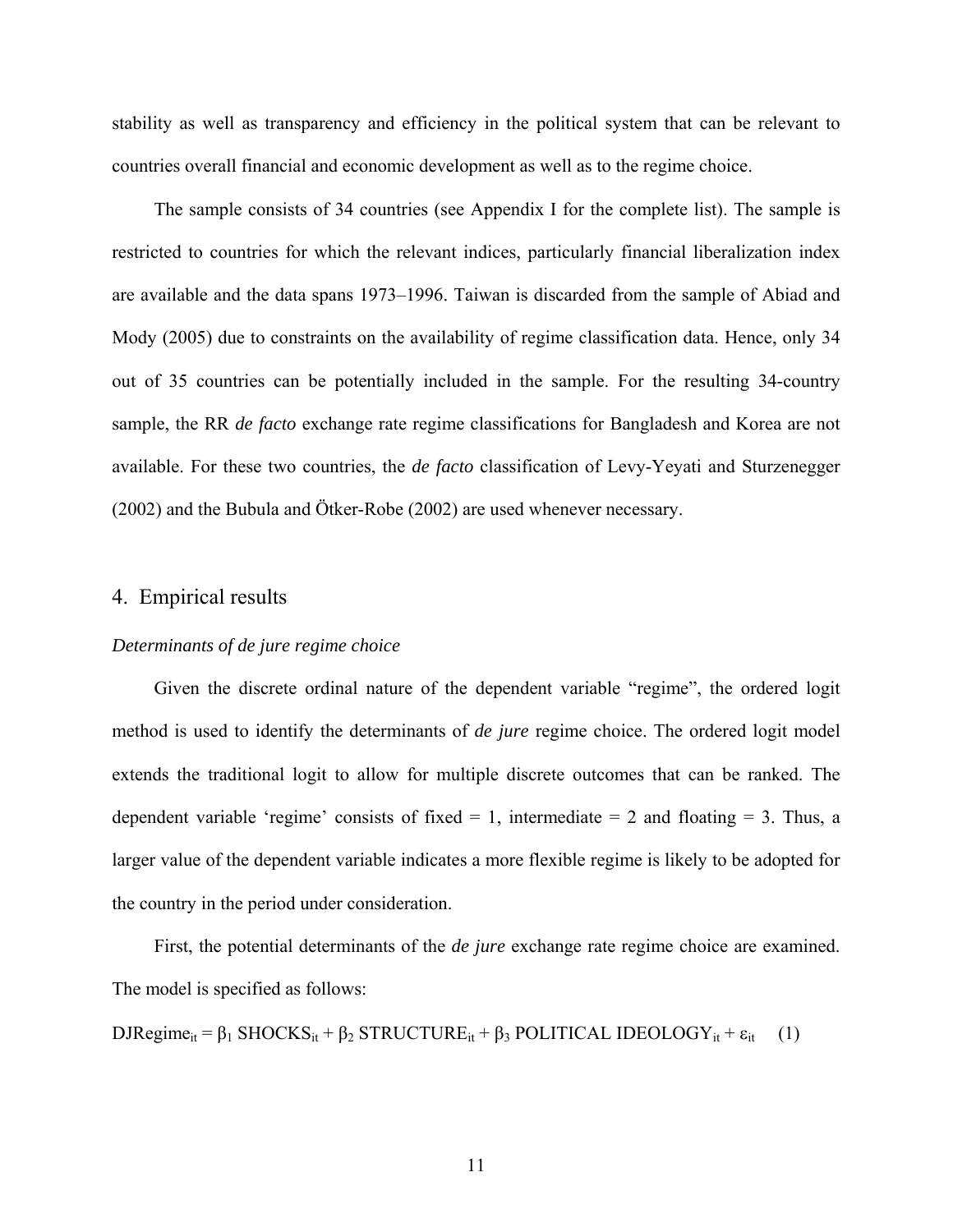All the variables enter the regression contemporaneously, except for banking and balance of payment crises dummy variables, which takes the value 1 if crisis occurred within the past two years since these may have prolonged effects.

Table 1 reports the results of the model specification (1) with and without country fixed effects. Banking and balance of payment (BOP) crises are not found significant to the *de jure* regime choice. Other shocks such as recession and high inflationary episodes are found significant to the flexible regimes being chosen. This is expected as countries might opt to pursue expansionary monetary policy at the time of recession to boost output growth. Similarly, to stabilize high inflation, a country is likely to adopt flexible regime to target real variables such as output or balance of payment as an anchor. Exogenous capital flows, world interest rates and oil price are not significant to the choice of a regime.

Liberalization of credit control, interest rate, entry barriers and privatization process, summarized by the variable *FIN* are highly significant to the choice of a flexible regime. The liberalization of domestic financial sector leads to a better allocation of resources and makes the country more attractive to both domestic and foreign investors (Bacchetta, 1992). Thus, intuitively, a more flexible regime is desirable in a more liberalized economy. But capital and current account liberalization, summarized by *INTL*, has not been found significant to the regime choice. This result can be explained from two angles. First, this is possibly because, capital account liberalization and reversals become more likely with speculative attacks brought about by liberalizing capital restrictions. Second, insignificance of *INTL* on the regime choice points to the fact that capital liberalization is possible under both fixed and floating regime.

Among economic structural variables, while trade openness increases the chance for fixing exchange rate, per capita GDP growth, a proxy for economic development, calls for flexible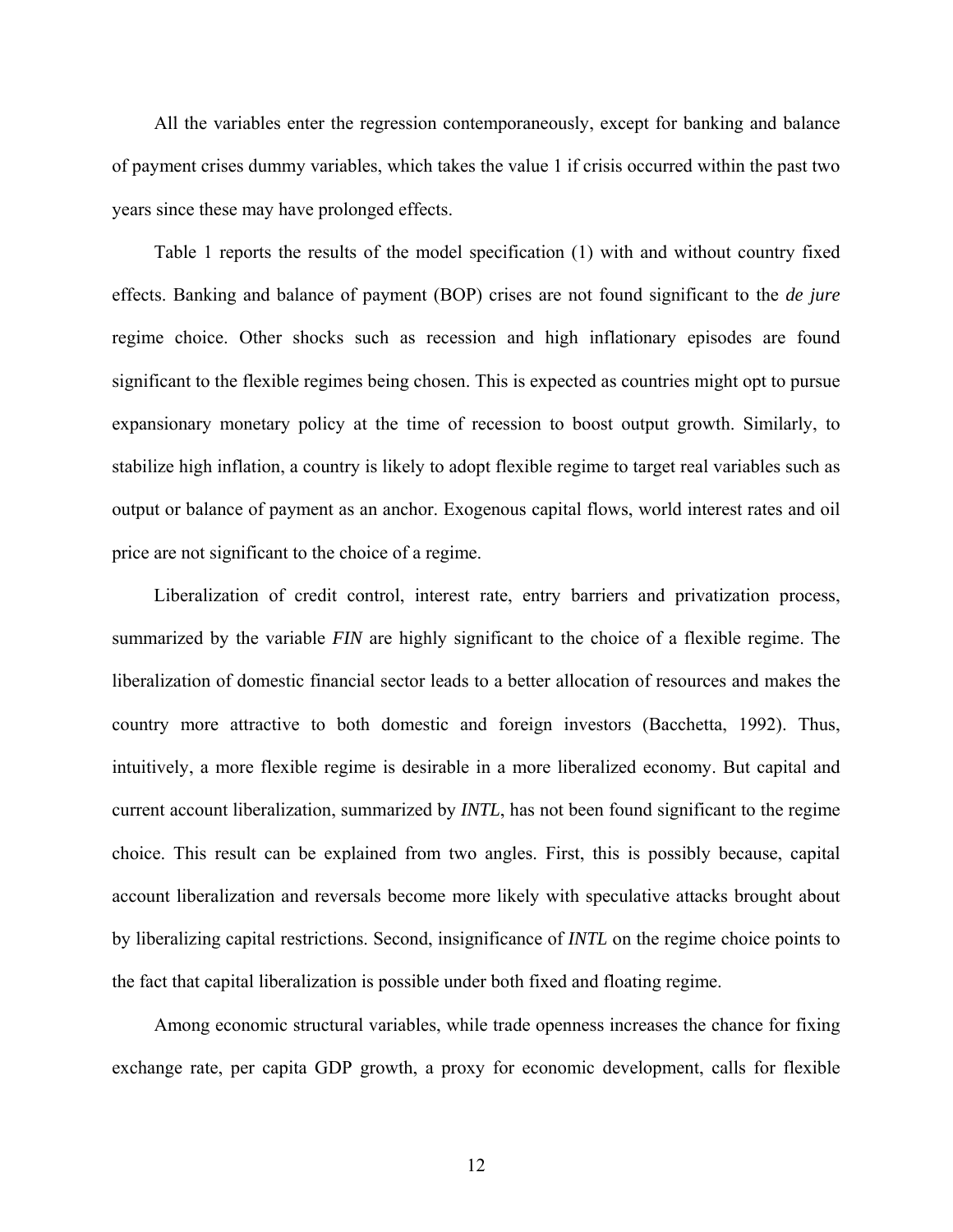exchange rate regime. These findings are consistent with many existing studies (see Poirson, 2001; Von Hagen and Zhou, 2005). The IMF dummy has a positive and significant effect, indicating an influence of the IMF for movement toward flexible regime during the period of IMF stabilization programs<sup>5</sup>. The IMF programs often set some conditionality to reform domestic financial sector that the borrowing country must obey. Hence, the relationship between IMF programs and the choice of a flexible regime is consistent from financial liberalization perspective.

From political institutional perspectives, the coefficients on checks and balances (CHECKS) and index of coalition government (IPC) are negative and significant, indicating that they encourage exchange rate fixity. This implies that they increase the stability and predictability of exchange rates and restraint with which governments regulate firms and citizens (North and Weingast, 1989). The coefficient on LIEC is positive and significant, indicating that electoral competitiveness increases the likelihood of flexibility of exchange rates. A competitive electoral system (LIEC) is possible in a country where financial and economic institutions are better, and in this sense (considering the effect of FIN and GDPPCPPP), LIEC is associated with the choice of a flexible regime.

#### *Divergence and learning*

In this subsection, the reasons of divergence and the possibility of learning during the period of divergence are investigated. The dependent variable "divergence" represents consistent  $= 0$  and divergent  $= 1$  regimes. The category divergent includes mainly those cases that deviated from either fixed or floating regime. The ordered logit model is used to analyze the divergence.

<sup>&</sup>lt;sup>5</sup>This finding supports the argument of Williamson (2000) that countries often move away from soft pegs because of pressure from the IMF and the U.S. Treasury.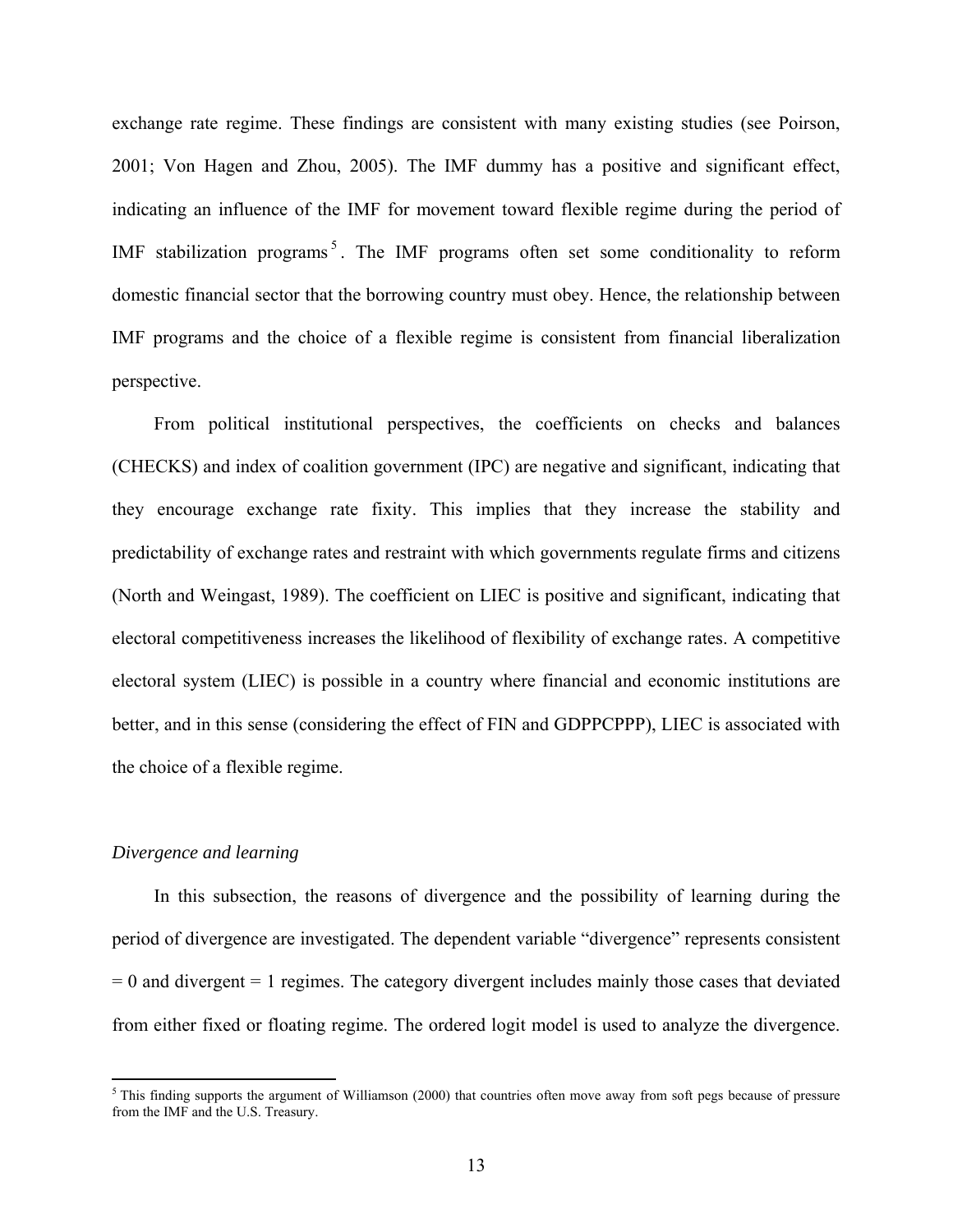Thus, a larger value of the dependent variable indicates that divergence from fixed or floating regime becomes more likely.

In addition to the variables representing SHOCKS, STRUCTURE, POLITICAL IDEOLOGY, the effect of the difference between the desired level of financial liberalization *FLI*<sub>it</sub> and the current level of financial liberalization,  $FLI_{it-1}$ ,  $\Delta FLI_{it} = FLI_{it} - FLI_{it-1}$  is assessed on divergence. This implies the following ordered logit model specification:

$$
Divergence_{it} = \beta_1 SHOCKS_{it} + \beta_2 STRUCTURE_{it} + \beta_3 POLITICAL IDEOLOGY_{it} + \beta_4 \Delta FLI_{it} + \varepsilon_{it}
$$
\n(2)

The results of the model specification (2) are reported in Table 2. Various shocks such as recession and BOP crises (except banking crisis) are significant to divergence (or *de facto* regime choice), indicating that shocks dislodge status quo. This finding is consistent with studies that assume that optimal stabilization policy depends on the correlations of shocks between goods and money market (Poole, 1970; Boyer, 1978; McKinnon, 1981). That is, countries often take the exchange rate into account in setting monetary policy and therefore, intervene in the foreign exchange market which reinforces a *de facto* regime. Balance of payment crises (BOP) are positive and significant when country dummies are not included, but becomes insignificant when country dummies are added, suggesting that the factors that lead to a balance of payment crisis also lead to divergence.

The IMF dummy is negative and significant to divergence when country dummies are included, implying that the IMF recommends to be consistent in the choice of a regime during the period of program. The coefficients of the global factors such as capital flows and oil price are negative and significant, indicating that high capital mobility and oil price shock decrease the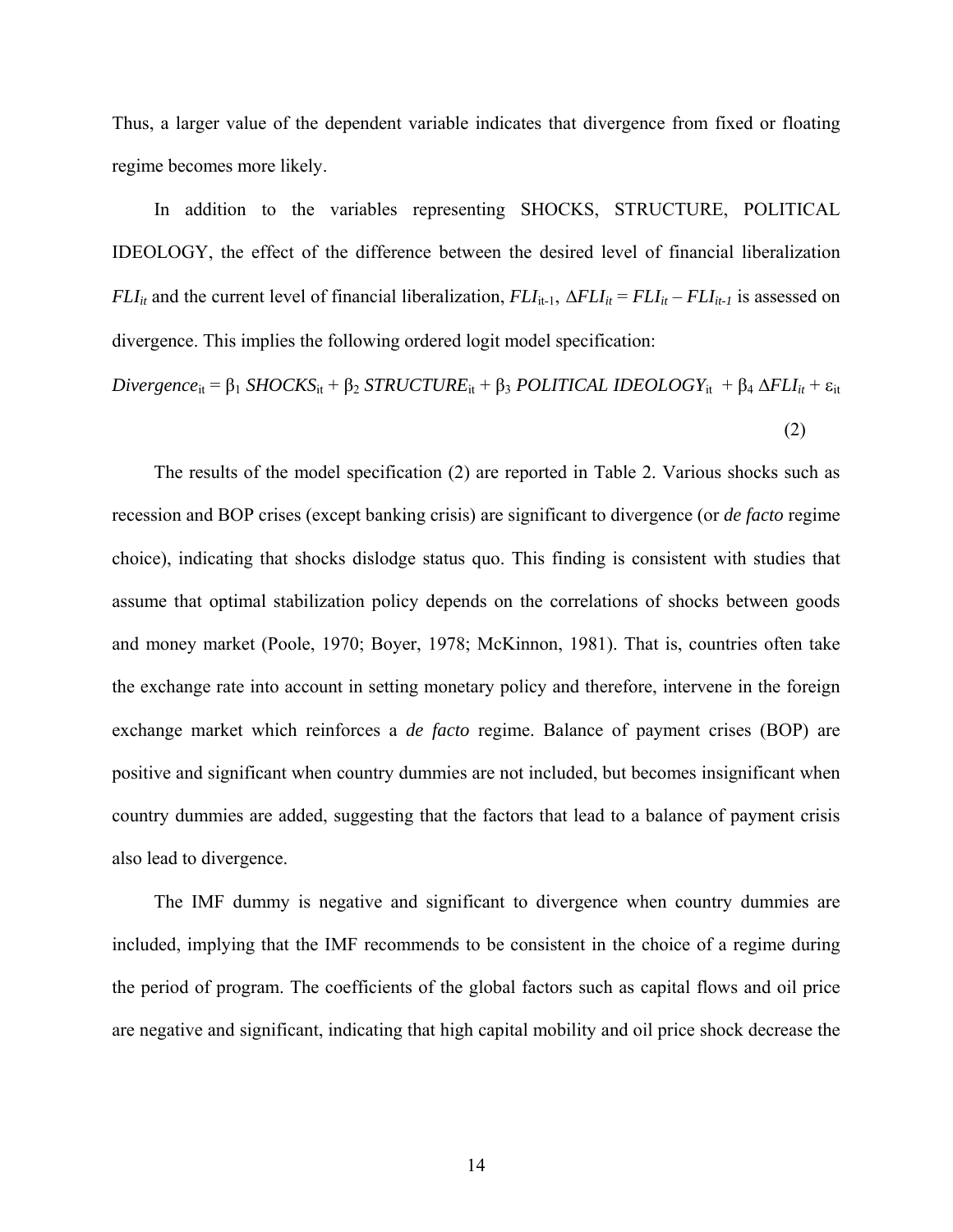probability of divergence. The reason is that a *de jure* regime shields economies from these transitory shocks by providing a nominal anchor.

From political economy perspectives, while multi-party parliamentary government system (SYST) increases divergence, electoral competitiveness (LIEC) decreases the likelihood of divergence. That is, greater contests for political office (SYST) increase uncertainty in the foreign exchange market that may lead the central bank to intervene, that ultimately reinforces a *de facto* regime. As discussed above, LIEC represents competitiveness in the electoral process which becomes more likely in a liberalized financial system; and therefore, LIEC works against divergence as FLI does.

Finally, the coefficient on  $\Delta FLI_{it}$  is negative and significant; implying that an increase in financial liberalization can significantly decreases the probability of divergence. That is, countries create necessary financial institutions during divergent period to attain sustainability of the *de jure* regime, which can be perceived as "learning to *de jure* regime".

To be sure about the relevance of the learning process with divergence, it is necessary to examine whether the distribution of policy changes varies with the level of financial liberalization in a country. This can be possible by estimating the effects of all explanatory variables interacting with the current level of financial liberalization.

Learning may be possible even from external sources. Therefore, the possibility of external learning by revealing regional "diffusion" in the levels of financial development is also examined here. Domestic learning may be supplemented by international "diffusion" as countries move to global or regional norms to compete for international capital (Simmons and Elkins, 2004). If such an influence is important, countries within a region would be induced to catch up with the highest level of liberalization reached within the region (Abiad and Mody, 2005). Catch

15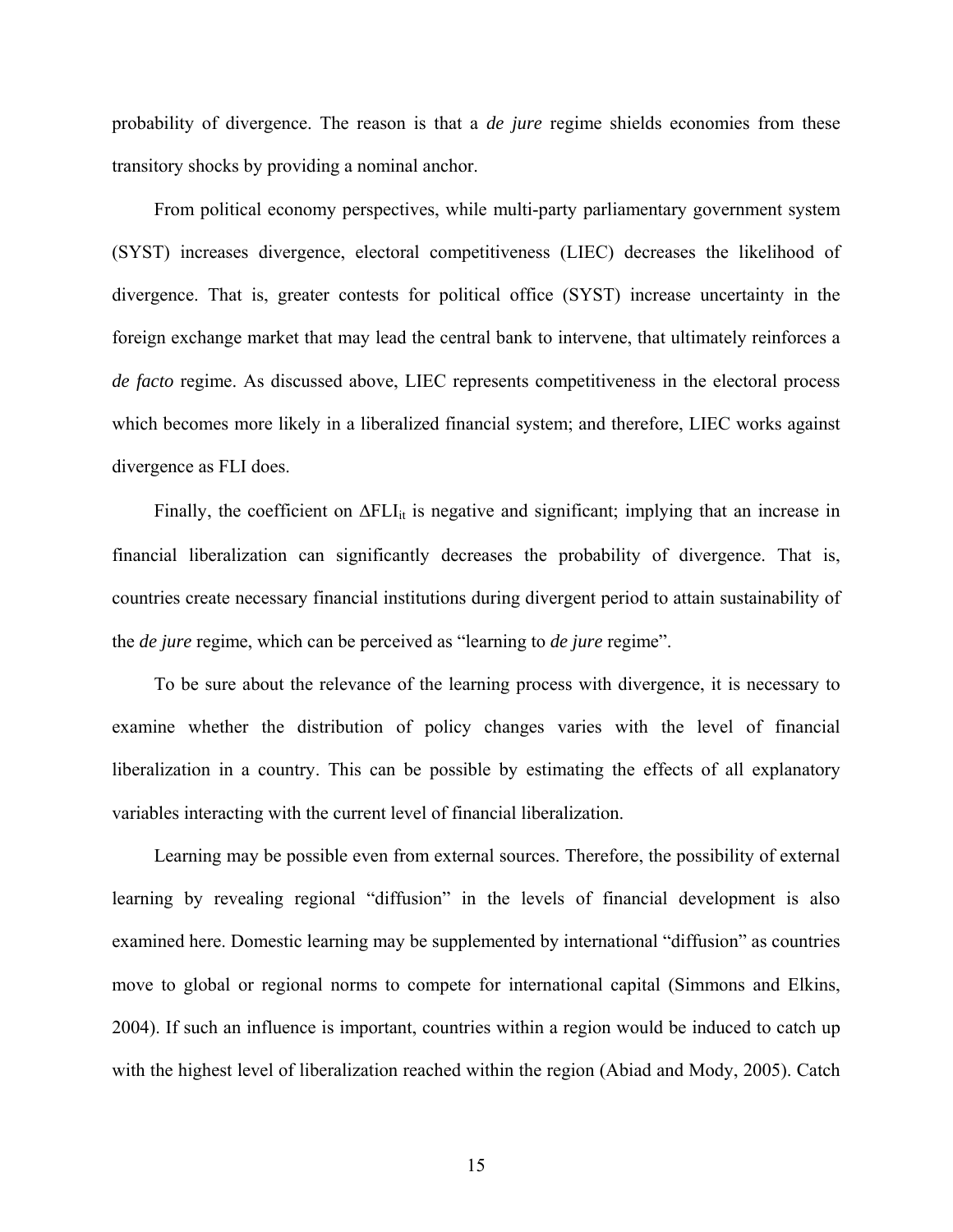up (CATCHUP) is estimated as the gap between the maximum level of liberalization achieved in the region (OECD, East Asia, South Asia, Latin America, Africa and Middle East) and the level of a country's state of liberalization. We assume that the higher the gap, the probability of divergence would be higher. This implies the following specification:

$$
Divergence_{it} = \beta_1 \Delta FLI_{it} + \beta_2 \, CATCHUP*FLI_{it-1} + \beta_3 \, SHOCKS_{it}*FLI_{it-1} + \beta_4
$$
\n
$$
STRUCTURE_{it}*FLI_{it-1} + \beta_5 \, POLITICAL \, IDEOLOGY_{it}*FLI_{it-1} + \varepsilon_{it} \tag{3}
$$

The estimates of the model specification (3) are reported in Table 3. The results show that the effect of regional liberalization gap (CATCHUP) is positive and significant to divergence, implying that the regional gap in financial liberalization increases the uncertainty in the exchange rates (or probability of divergence). This finding may point to the fact that countries try to follow the leader in the region in the choice of a currency regime, but in the end they could not sustain this effort due to their underdeveloped financial sector. In other words, this indicates a regional influence on the choice of a currency regime. This is confirmed as the interaction of regional gap (CATCHUP) with the level of a country's liberalization  $(FLI_{it-1})$  is negative and significant, which suggests that an increase in the domestic level of financial liberalization could decrease the probability of divergence induced by regional gap (or pressure).

Table 3 also shows that the interaction of the level of financial liberalization with various variables has changed the positive effect of individual variables on divergence into negative effect, indicating that this positive effect falls away as the level of financial development increases. While openness and high inflation are significant to divergence, the interaction of these variables with financial liberalization can significantly reduce the probability of divergence. The implication is that the factors that led to regime divergence due to exchange rate instability in a highly open economy or high-inflation period, necessary steps toward financial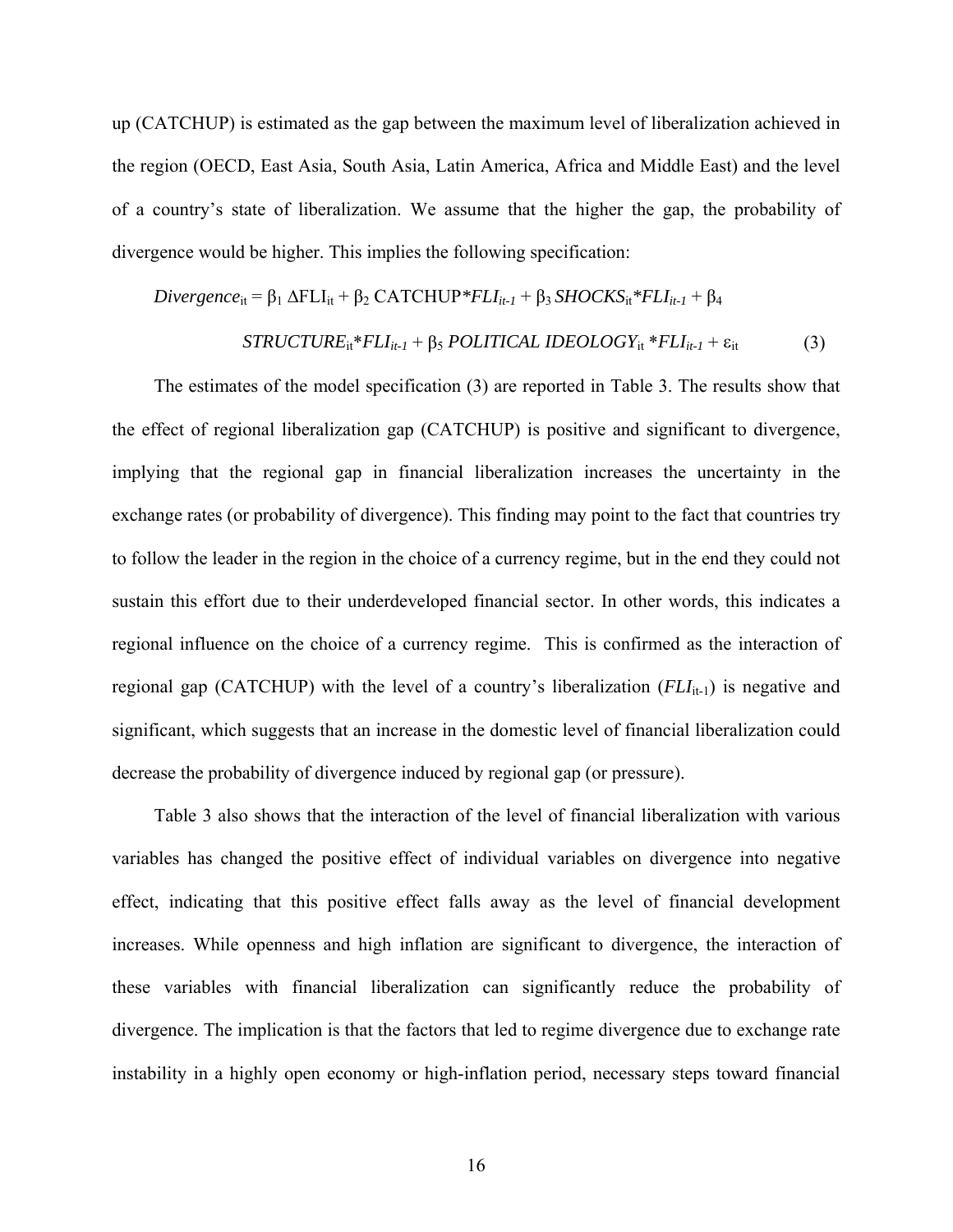development could reduce exchange rate uncertainty. Although crises, such as BOP crises and recession dislodge status quo, financial reform at the same time can help reduce the risks of these shocks in the *de jure* regime.

Although the effect of the IMF program is negative to divergence, the coefficient on the interaction term  $IMF*FLI_{t-1}$  is positive and significant at 10% level. This suggests that countries often diverge from the imposed regime (e.g floating) under an IMF program with the progress of financial reforms. The countries that seek IMF assistance are usually less developed or financially repressed, and if they are recommended to adopt a fixed or a floating regime before liberalizing financial sectors to a certain extent, these countries are more likely to face exchange rate uncertainty. This finding raises an interesting policy debate: whether a floating or fixed regime should be adopted before financial liberalization. The findings in this study suggest that countries should move toward financial sector development first and only then can they sustain a regime like fixed or floating.

Table 3 shows that with the exception of the structure of government (SYST), the role of other political institutions (CHECKS, LIEC, IPC) become unfavorable to divergence with a rise in the level of financial liberalization. This implies that a strong financial sector base can help policy makers pursue consistent exchange rate policies that are free from the influence of political institutions.

As Greene (2000) argues, there is no widely accepted method for assessing the goodnessof-fit in ordered logit models. Some commonly used measures, such as McFadden's pseudo- $R^2$ , do not have any interpretation for values between 0 and 1. For this reason, the goodness-of-fit of the estimated models is not discussed here.

17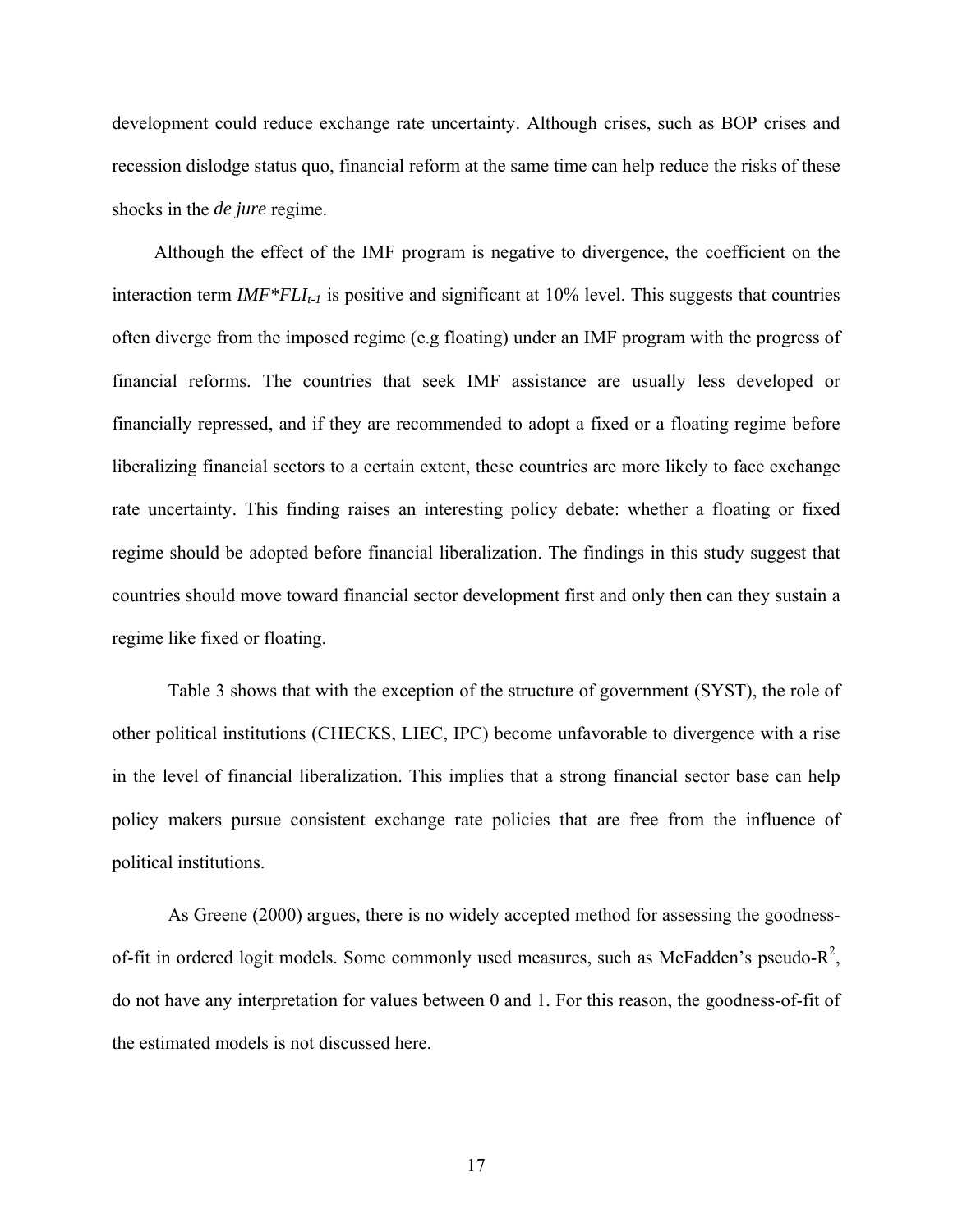### *Duration of divergence and the speed of learning*

Boyer (1978) argues that if shocks arise from both goods and money markets and they tend to be correlated, the optimal exchange rate policy should be intermediate between fixed and floating, but if monetary shocks dominate, the optimal policy is to fix exchange rate and if real shocks dominate, it calls for flexibility. This implies that the choice of a *de facto* regime at time *t* depends on the choice of a *de jure* regime at time *t-1*, which leads to a Markov process indexed by an interventional parameter.

Thus, the multi-state Markov (MSM) model is applied to estimate intensity of divergence as well the duration of divergence. Since the MSM model has the properties of a survival (duration) model, such as Cox's (1972) proportional hazard model, it allows us to estimate the durability of a divergent regime<sup>6</sup>. Again, under the MSM model, the estimated transition intensity between consistent and divergent regimes allowing for the effect of financial liberalization is considered here as the speed of learning (see Norman, 1972). Because, the intuition is that a country will switch to a *de facto* regime in response to different shocks faced in its *de jure* regime and will stay there (*de facto* regime) for the time being to make the environment conducive to return to the initial *de jure* regime. That is, during the period of divergence, perceived payoffs are updated using new information, which may be referred to as "learning". The results from the previous section indicate that learning about the de jure regime mainly involves the process of financial reforms undertaken during the period of divergence.

Hence, the transition intensity,  $\theta$ , is estimated in a reduced form specification of the MSM model as follows:

$$
\Theta_{ij}(t | FLI) = \Theta_{ij} e^{\beta_{ij} FLI_t}, i, j = 0, 1.
$$
 (4)

 6 For details of the MSM model, see Kay (1986), Marshall and Jones (1995).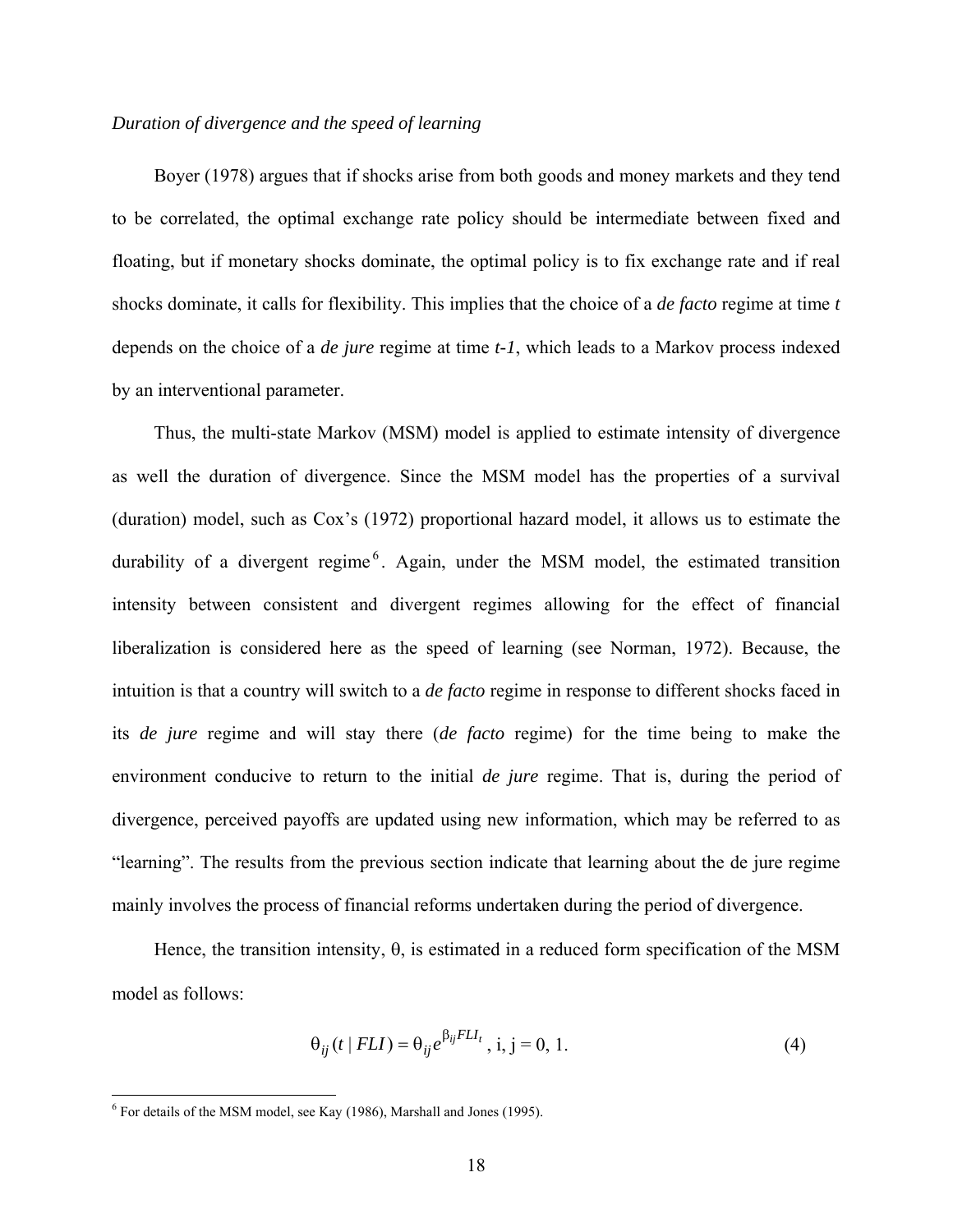where  $\theta$  is specified as a non-linear function of financial liberalization. In Eq. (4),  $\theta_{ii}$  represents transition intensities between consistent (0) and divergent (1) regimes, and  $β_{ij}$  represents the coefficient of  $FLI<sub>t</sub>$  (the details of the MSM model estimation is discussed in Appendix III).

Table 4 (Panel A) reports the estimated rates of divergence and convergence  $(\theta)$ . The estimated rate of divergence is 0.06 and convergence is 0.11, that is, the rate of convergence is relatively higher than the rate of divergence with the effects of financial liberalization. This implies that the authority learns that financial sector development is an important factor for the choice of a fixed or floating regime.

To have an idea about the durability of divergence, the durability of a regime is estimated from the MSM model following the equation:

$$
T_s = \int_{t_1}^{t_2} P(t)_{r,s} dt
$$
 (5)

where r is the regime at the start of the process and P(t) represents transition probability. The estimated total time a country stays in the divergent regime is shown in Table 4 (Panel B). The estimated total time of divergence is 6.8 years, which is around one fourth of the total period covered. The findings in this section indicate that countries work toward establishing necessary environment that can help them converge to the official exchange rate regime. In essence, these evidences suggest that the countries that diverge from the *de jure* regime remain reasonably close to the *de jure* regime, and thus, credibility concerns lead policy makers not to declare officially when they diverge.

To sum up, the empirical analysis in this section has dealt with two questions: one, what factors can determine a country's *de jure* regime choice? And, two, why do they deviate from the chosen *de jure* regime? The empirical results show that the *de jure* regime choice can be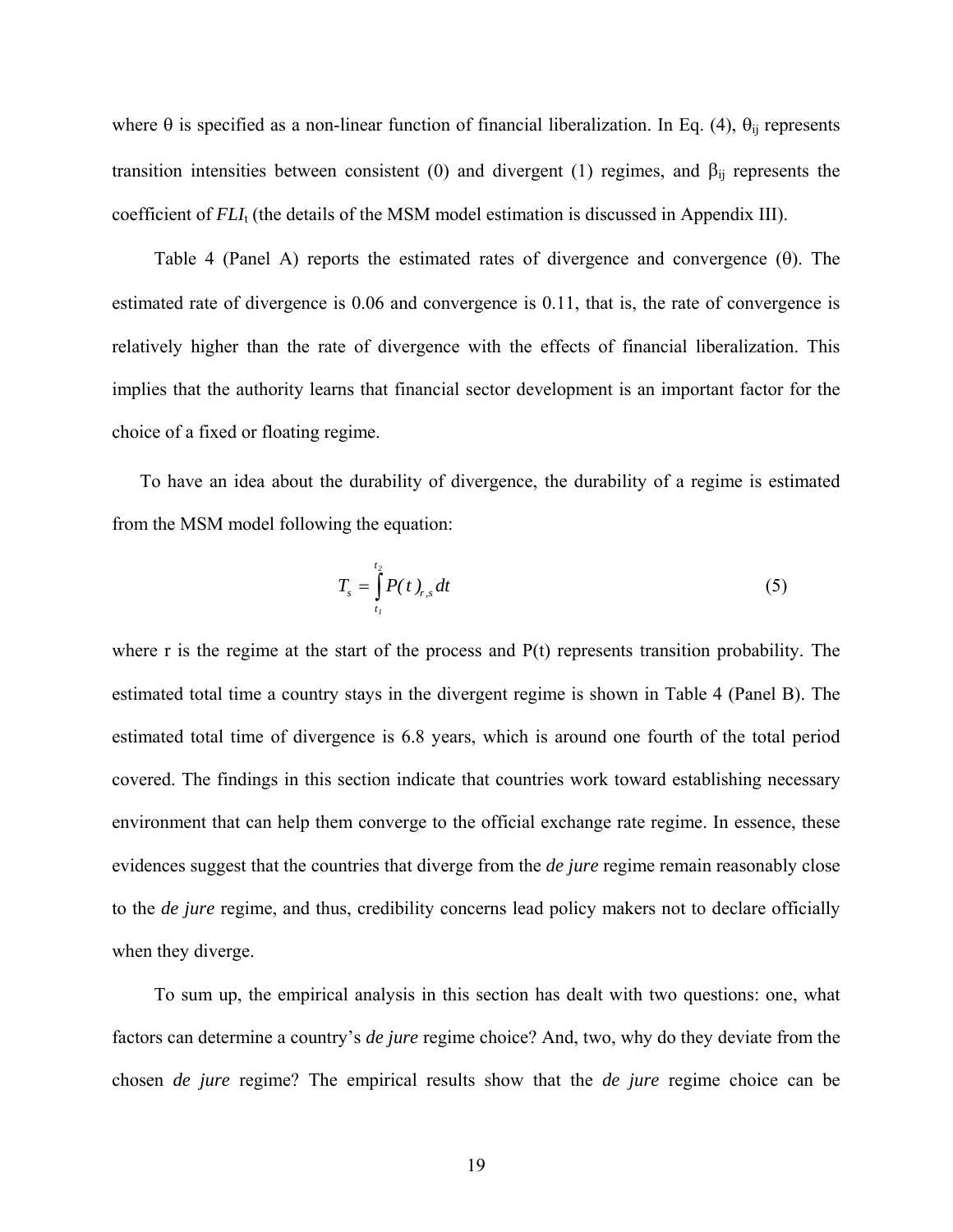explained by the traditional variables "shocks" and "economic fundamentals" along with nontraditional financial and political institutional variables. For example, while economic recession, high inflationary episodes, financial liberalization, legislative electoral competitiveness, per capita GDP growth and IMF stabilization program significantly increase the likelihood of choosing a flexible regime, trade openness, checks and balance, multi-party coalition government are significant to the fixed regime choice. On the other hand, various shocks such as balance of payment crisis, recession, high per capita GDP growth (growth shock) and parliamentarian government system (political shock) lead countries to diverge from the *de jure* regime. These findings are largely consistent with the predictions of the "fear of floating" (Calvo and Reinhart, 2002) or "fear of pegging" (Levy-Yeyati and Sturzenegger, 2002) literature. However, this study shows that financial reforms can shield economies from the shocks that dislodge status quo.

Hence, the above two sets of findings confirm that if countries choose a fixed or floating regime *de jure* without having strong financial and political institutions, they are more likely to experience various shocks in these regimes that ultimately lead to divergence.

## 5. Conclusion

This study provides a comprehensive analysis on the choice of an exchange rate regime. The empirical results indicate that fundamentals, shocks and political and financial institutional variables provide relevant guidance to the *de jure* regime choice. However, more importantly, by analyzing the divergence this study focuses on the role of institutional aspects in explaining the choice of a regime. The analysis shows that countries with weak financial institutions often diverge from the *de jure* fixed or floating regime in the face of various shocks. But they work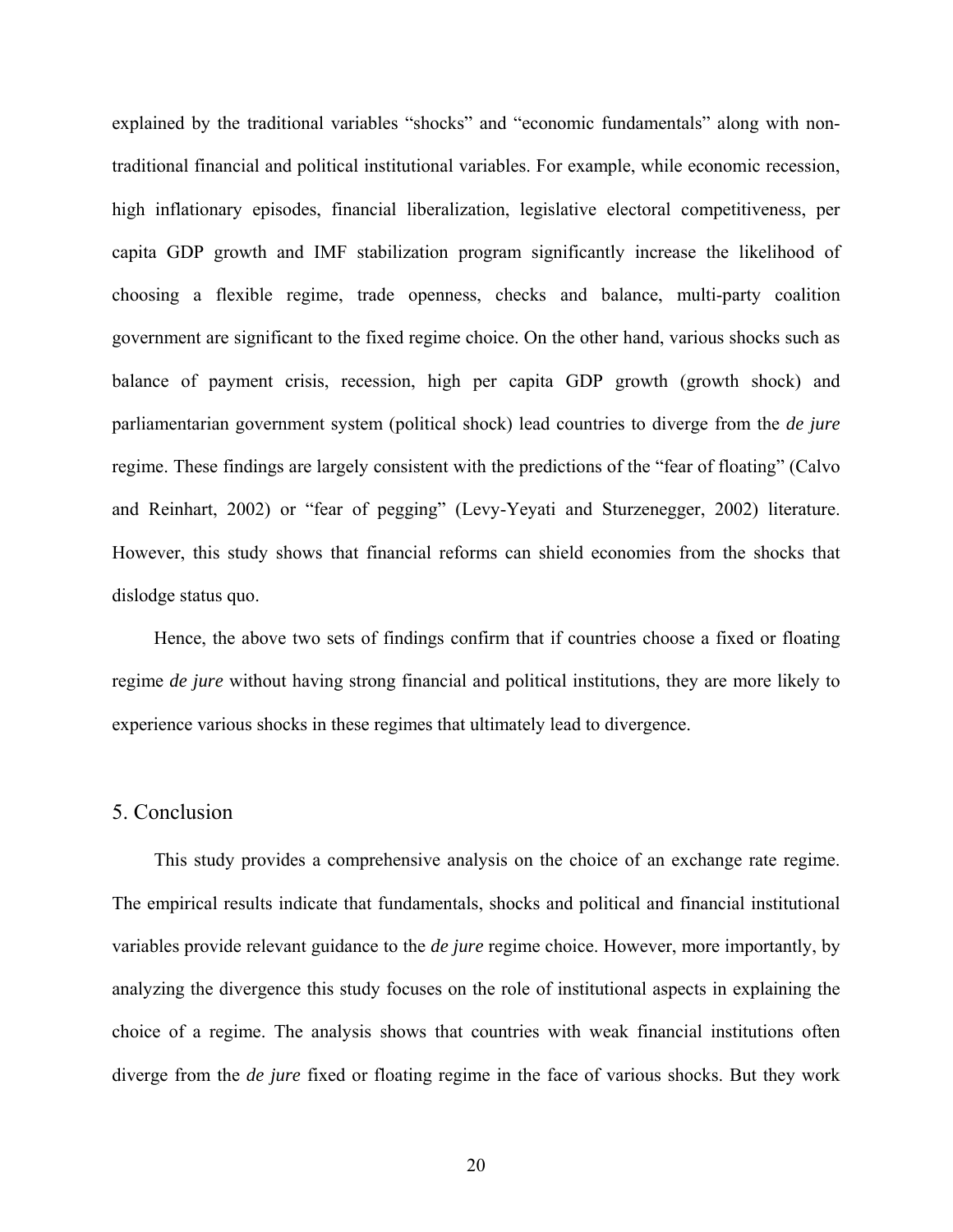toward increasing the level of financial development (liberalization) during the period of divergence, and in this way they taper off the risks of the initially chosen *de jure* regime. Hence, the period of divergence can be viewed as the "period of learning" as to how to increase the sustainability of the *de jure* regime, in other words, how to reduce the risks associated with the *de jure* fixed or floating regime.

The role of political institutions on the divergence becomes insignificant or unfavorable with the rise of the level of financial development. Therefore, it may be argued that the development of a country's financial sector is very important for choosing and sustaining either a fixed or a floating regime.

### REFERENCES

- Abiad, Abdul and Mody, A. (2005). "Financial reform: What shakes it? What shapes it"? *American Economic Review,* Vol. 95, **1**, March. Data set is available through American Economic Review Website: http://www.aeaweb.org/aer/contents/mar2005.html
- Abiad, Abdul, Oomes, N. and Ueda, K. (2004). "The quality effect: Does financial liberalization improve the allocation of capital?" *IMF Working Paper,112, 2004*
- Alesina, Alberto and Wagner, A. (2006). "Choosing (and reneging on) exchange rate regimes", *Journal of the European Economic Association,* Vol. 4, 770-799.
- Bacchetta, P. (1992). "Liberalization of capital movements and of the domestic financial system", *Economica*, 59, pp.465-74.
- Beck, Thorsten, Clarke, G., Groff, A., Keefer, P. and Walsh, P. (2001). "New tools in comparative political economy: The Database of Political Institutions." 15:1, 165-176 (September), *World Bank Economic Review*.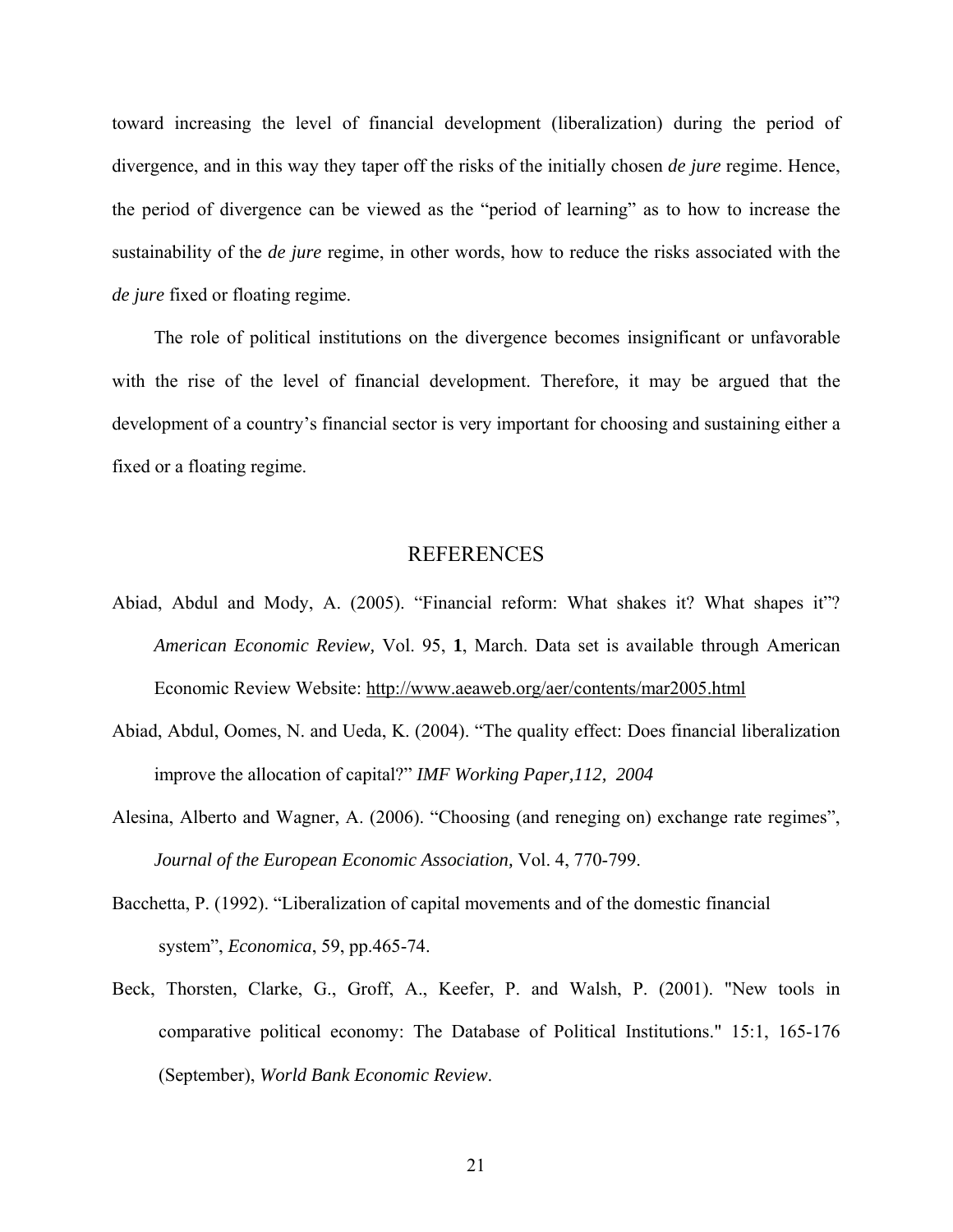- Berger, H., Sturm, J.-E. and De Haan, J., (2000). "An empirical investigation into exchange rate regime choice and exchange rate volatility", *CESifo Working PaperNo. 263.*
- Boyer, R. S. (1978). "Optimal foreign exchange market intervention", *Journal of Political Economy,* pp. 1045-1055.
- Bubula, Andrea and Ötker-Robe, I. (2002). "The evolution of exchange rate regimes since 1990: Evidence from *de facto* policies". *IMF Working Paper*, 02/155*.*
- Calvo, G. (1996). Comment on Sachs, Tornell and Velasco, *Brookings Papers on Economic Activity,* No. 1.
- Calvo, Guillermo A. and Reinhart, Carmen M. (2002). "Fear of floating", *Quarterly Journal of Economics.* Vol. CXVII, Issue 2.
- Cox, D. R. (1972). "Regression models and life tables (With Discussion)". *Journal of Royal Statistical Society*, **B**, 34, pp. 187-220.
- Eichengreen, Barry and Hausman, R. (1999). "Exchange rates and financial fragility". *NBER Working Paper*, 7418, Cambridge (Massachusetts).
- Genberg, H. and Swoboda, Alexander K. (2005). "Exchange rate regimes: Does what countries say matter?" *IMF Staff Papers*, Vol. 52, 2005.
- Hausman, R., Panizza, U. and Stein, E. (2000). "Why do countries float the way they float?" Working Paper No. 418 (Washington D.C.: Inter-American Development Bank)
- Heller, H. R. (1978). "Determinants of exchange rate practices", *Journal of Money, Credit and Banking*, 10, pp. 308-321.
- Kay, R. (1986). "A Markov model for analyzing cancer markers and disease states in survival studies". *Biometrics*, 42, pp. 855-865.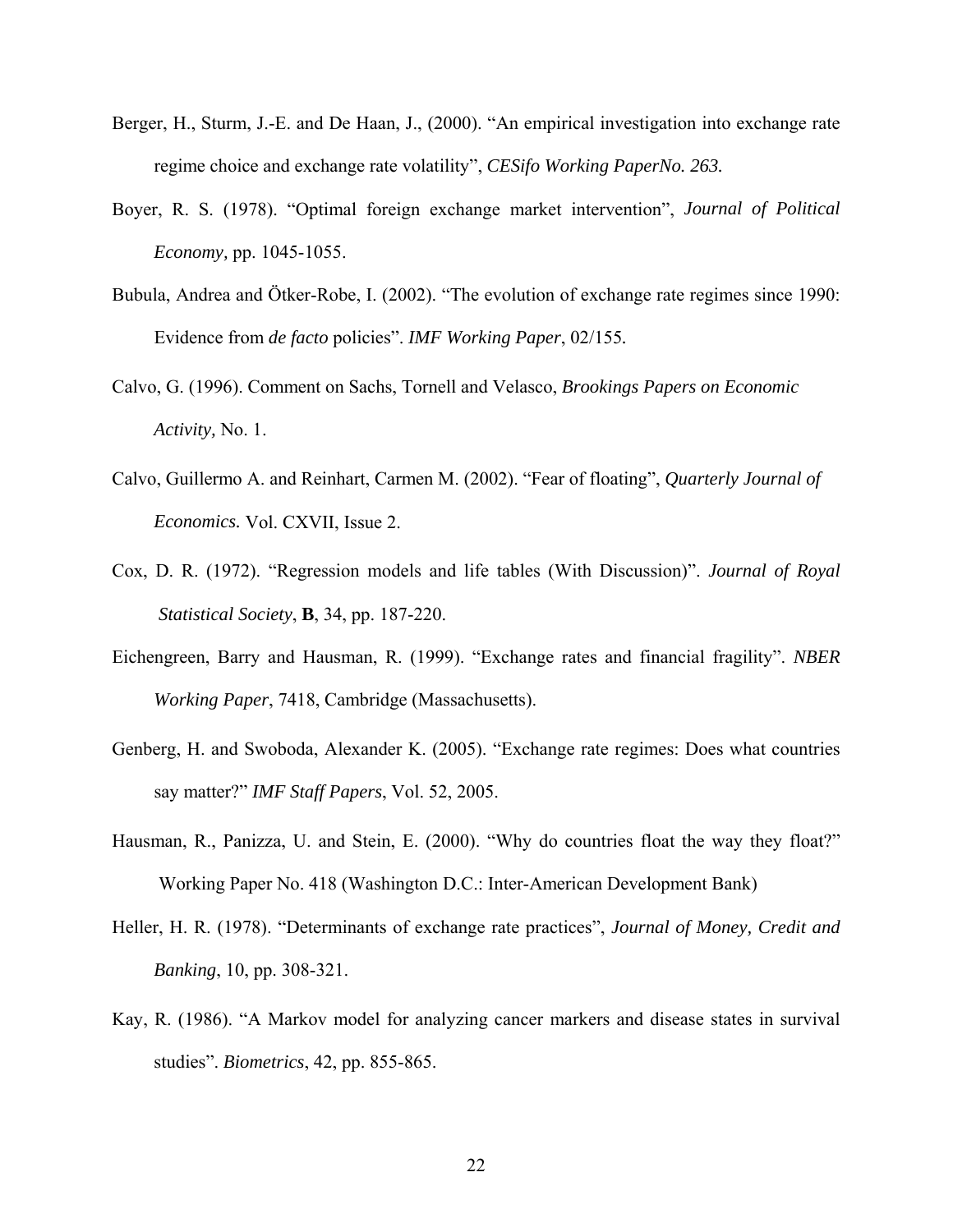- Levine, R. (1997). "Financial development and economic growth: Views and agenda", *Journal of economic literature*, June.
- Levy-Yeyati, Eduardo and Sturzenegar, F. (2002). "Classifying exchange rate regimes: Deeds versus words". *Universidad Torcuato Di Tella.* Available via the internet at: www.utdt.edu/~fsturzen.
- Marshall, G. and Jones, R.H. (1995). "Multi-state models and diabetic retinopathy". *Statistics in Medicine,* 14, 1995.
- Masson, P. (2001). "Exchange rate regime transitions", *Journal of Development Economics*, Vol. 64, 571-586.
- Mckinnon, R. (1963). "Optimum currency areas", *American Economic Review,* 53 (September), pp. 717-725.
- Mckinnon, R. (1981). "The exchange rate and macroeconomic policy: Changing postwar perceptions", *Journal of Economic Literature,* 19(2), pp. 531-537.
- Melvin, M. (1985). "The choice of an exchange rate system and macroeconomic stability". *Journal of Money, Credit and Banking,* 17(4), pp. 467-78.
- Norman, M. F. (1972). *Markov process and learning models,* Academic Press, New York.
- Poirson, H. (2001). "How do countries choose their exchange rate regime"? *IMF Working Paper,*  Wp/01/46.
- Poole, W. (1970). "Optimal choice of monetary policy instruments in a simple stochastic macro model", *Quarterly Journal of Economics*, 84 (2), pp. 197-216.
- Reinhart, Carmen M. and Rogoff, K. (2004). "The modern history of exchange rate arrangements: A reinterpretation", *Quarterly Journal of Economics*, vol. 119, **1,** February.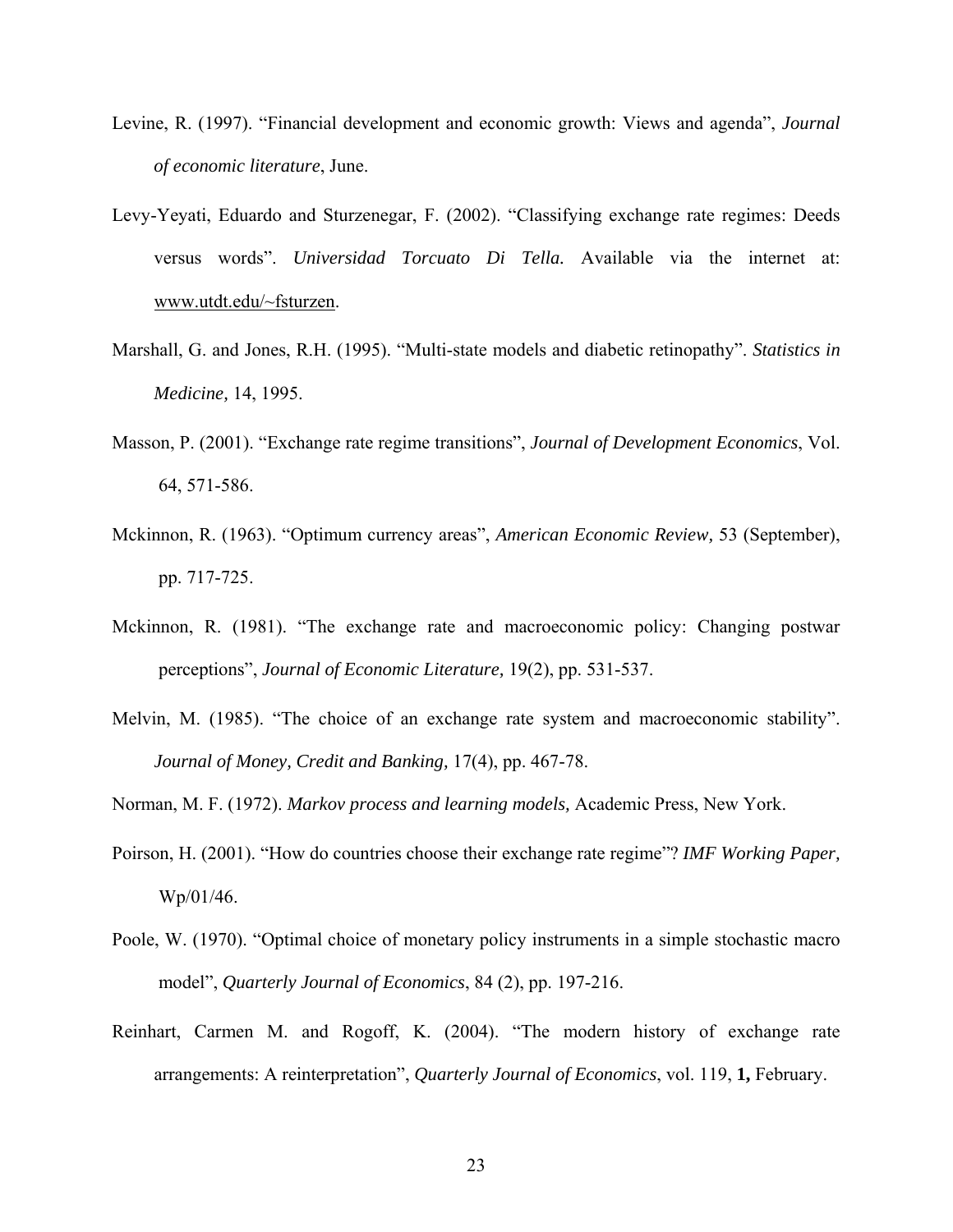- Rogoff, K. S., Husain, Aasim M., Mody, A., Brooks, R. and Oomes, N. (2003). "Evolution and performance of exchange rate regimes", *IMF Working Paper,* Wp/03/243.
- Roubini, N. and Sachs, J. (1989). "Political and economic determinants of budget deficits in the industrial democracies". *European Economic Review*, 33, 903-938.
- Salant, S. W. and Henderson, D. W. (1978). "Market anticipations of government policies and price of gold", *Journal of Political Economy*, 86 (4), pp. 627-648.
- Savvides, A. (1990). "Real exchange rate variability and the choice of exchange rate regime by developing countries", *Journal of International Money and Finance,* 9, pp. 440-454.
- Shambaugh, George E. (2004). "The power of money: Global capital and policy choices in developing countries," *American Journal of Political Science*, 48:2, April, pp.281-295.
- Simmons, Beth A. and Elkins, Z. (2004). "The globalization of liberalization: Policy diffusion in the international political economy", *American Political Science Review*, 98 (1), pp. 171- 89.
- Von Hagen, J. and Zhou, J. (2005). "The choice of exchange rate regime: An empirical analysis for transition economies", *Economics of Transition,* Vol 13 (4), pp. 679-703.
- Williamson, J. (2000). "Exchange rate regimes for emerging markets: Reviving the intermediate option", Washington IIE.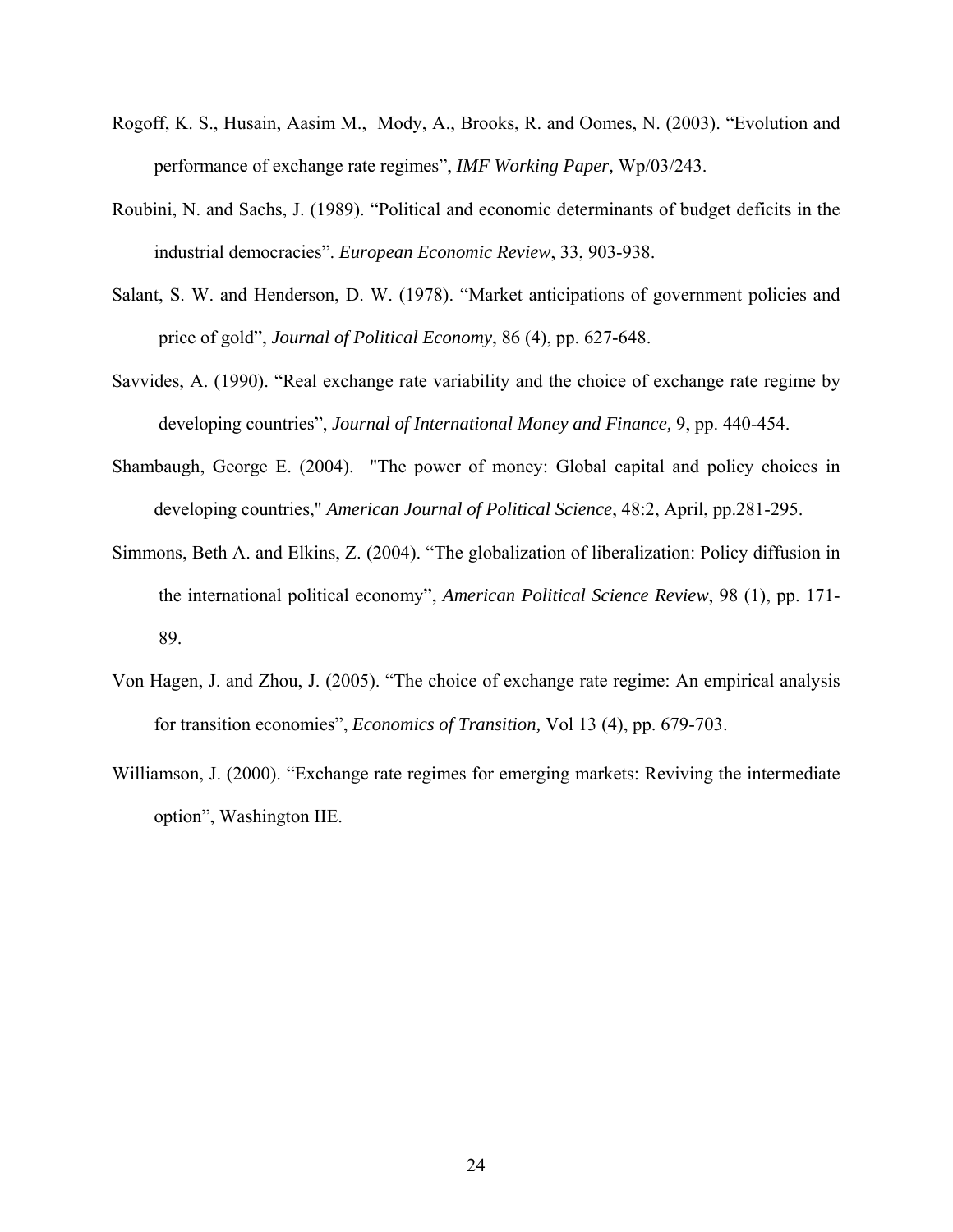|                      |           | With country fixed effect |           |         | Without country fixed effect |       |
|----------------------|-----------|---------------------------|-----------|---------|------------------------------|-------|
|                      | Coef.     | Std. Err.                 | P > Z     | Coef.   | Std. Err.                    | P > z |
| <b>INTL</b>          | $-0.01$   | 0.13                      | 0.94      | $-0.01$ | 0.13                         | 0.97  |
| <b>FIN</b>           | 0.22      | 0.04                      | 0.00      | 0.22    | 0.04                         | 0.00  |
| <b>BANK</b>          | $-0.37$   | 0.35                      | 0.29      | $-0.37$ | 0.34                         | 0.28  |
| <b>IMF</b>           | 0.72      | 0.22                      | 0.00      | 0.76    | 0.22                         | 0.00  |
| <b>SYST</b>          | $-0.09$   | 0.11                      | 0.44      | $-0.10$ | 0.11                         | 0.37  |
| <b>IPC</b>           | $-0.25$   | 0.12                      | 0.03      | $-0.24$ | 0.11                         | 0.04  |
| <b>CHECKS</b>        | $-0.15$   | 0.07                      | 0.03      | $-0.16$ | 0.07                         | 0.02  |
| <b>EIEC</b>          | $-0.09$   | 0.08                      | 0.25      | $-0.09$ | 0.08                         | 0.24  |
| <b>LIEC</b>          | 0.32      | 0.09                      | 0.00      | 0.32    | 0.08                         | 0.00  |
| <b>OPEN</b>          | $-0.01$   | 0.00                      | 0.00      | $-0.01$ | 0.00                         | 0.00  |
| <b>CAPFLOW</b>       | 0.00      | 0.00                      | 0.94      | 0.00    | 0.00                         | 0.74  |
| <b>USINT</b>         | $-0.05$   | 0.10                      | 0.66      | 0.00    | 0.06                         | 0.95  |
| <b>GDPPCPPP</b>      | 0.00      | 0.00                      | 0.00      | 0.00    | 0.00                         | 0.00  |
| <b>OILPRICE</b>      | 0.02      | 0.04                      | 0.62      | 0.00    | 0.02                         | 0.99  |
| <b>RECESSION</b>     | 0.61      | 0.29                      | 0.04      | 0.57    | 0.28                         | 0.05  |
| <b>HINFL</b>         | 1.15      | 0.43                      | 0.01      | 1.17    | 0.42                         | 0.01  |
| <b>HYPERINFL</b>     | $-0.81$   | 0.51                      | 0.12      | $-0.83$ | 0.50                         | 0.10  |
| <b>BOP</b>           | $-0.15$   | 0.26                      | 0.56      | $-0.14$ | 0.25                         | 0.58  |
| Log Likelihood       | $-570.37$ |                           | $-573.26$ |         |                              |       |
| Wald test of joint   |           |                           |           |         |                              |       |
| significance (p-val) | 0.00      |                           | 0.00      |         |                              |       |
| Observations         |           | 586                       |           |         | 586                          |       |

*The determinants of de jure regime choice (ordered logit model estimates)*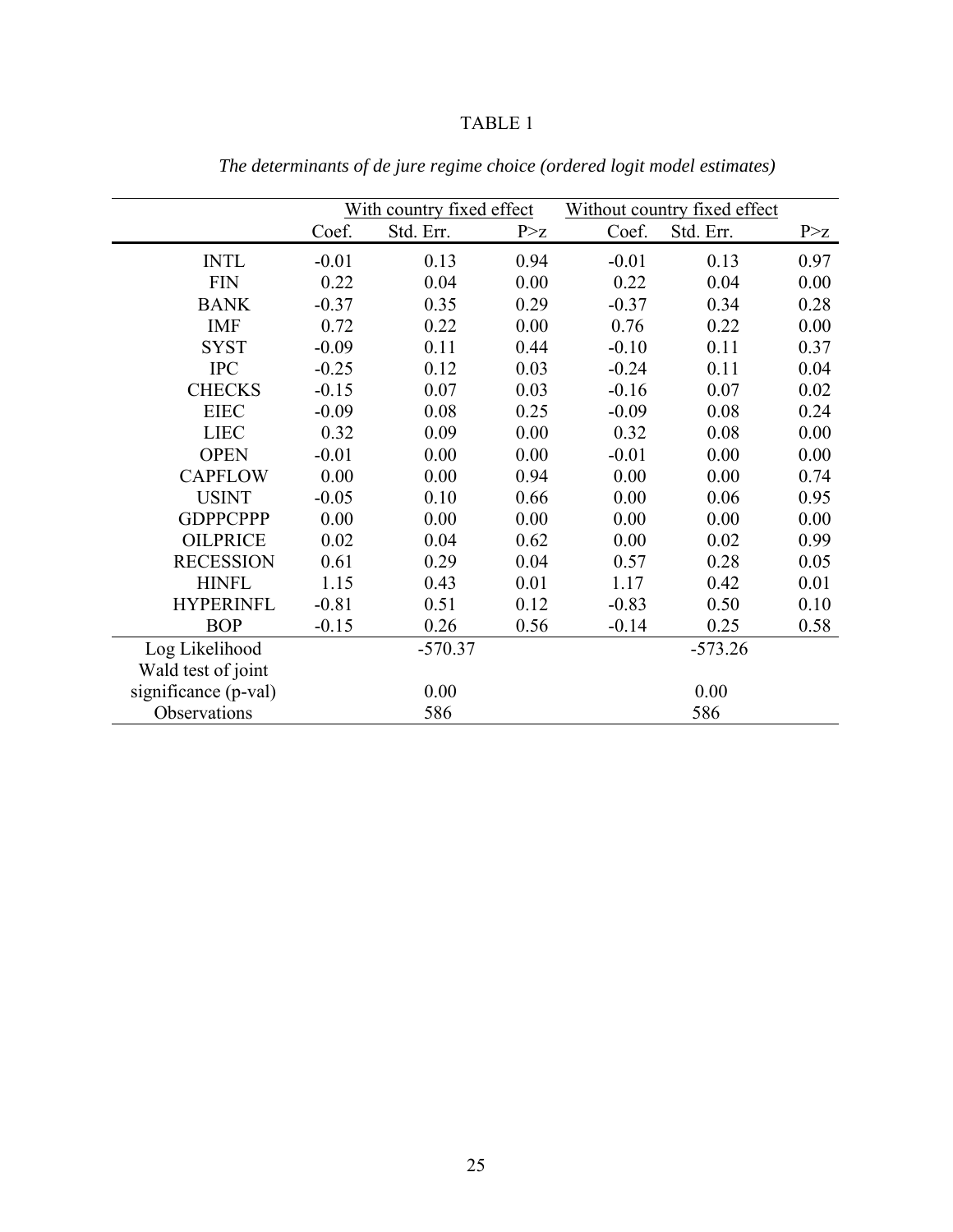|                      |         | With country fixed effect |       |         | Without country fixed effect |       |
|----------------------|---------|---------------------------|-------|---------|------------------------------|-------|
|                      | Coef.   | Std. Err.                 | P > z | Coef.   | Std. Err.                    | P > Z |
| $\Delta$ FLI         | $-0.19$ | 0.10                      | 0.06  | $-0.15$ | 0.08                         | 0.05  |
| <b>BANK</b>          | $-0.53$ | 0.45                      | 0.23  | $-0.20$ | 0.37                         | 0.59  |
| <b>IMF</b>           | $-0.79$ | 0.30                      | 0.01  | $-0.04$ | 0.23                         | 0.86  |
| <b>SYST</b>          | 0.69    | 0.32                      | 0.03  | 0.53    | 0.13                         | 0.00  |
| <b>IPC</b>           | 0.21    | 0.18                      | 0.24  | 0.11    | 0.12                         | 0.34  |
| <b>CHECKS</b>        | $-0.23$ | 0.11                      | 0.04  | 0.06    | 0.07                         | 0.42  |
| <b>LIEC</b>          | $-0.01$ | 0.10                      | 0.91  | $-0.17$ | 0.06                         | 0.01  |
| <b>OPEN</b>          | 0.00    | 0.01                      | 0.68  | 0.00    | 0.00                         | 0.91  |
| <b>CAPFLOW</b>       | $-0.01$ | 0.00                      | 0.00  | $-0.01$ | 0.00                         | 0.00  |
| <b>USINT</b>         | 0.07    | 0.08                      | 0.41  | 0.08    | 0.07                         | 0.24  |
| <b>GDPPCPPP</b>      | 0.00    | 0.00                      | 0.01  | 0.00    | 0.00                         | 0.00  |
| <b>OILPRICE</b>      | $-0.06$ | 0.03                      | 0.02  | $-0.05$ | 0.02                         | 0.02  |
| <b>RECESSION</b>     | 0.28    | 0.35                      | 0.43  | 0.61    | 0.29                         | 0.03  |
| <b>HINFL</b>         | 0.02    | 0.66                      | 0.97  | 0.01    | 0.42                         | 0.99  |
| <b>HYPERINFL</b>     | $-0.55$ | 0.70                      | 0.43  | $-0.18$ | 0.52                         | 0.73  |
| <b>BOP</b>           | 0.32    | 0.31                      | 0.30  | 0.50    | 0.25                         | 0.05  |
| Log Likelihood       |         | $-467.64$                 |       |         | $-572.50$                    |       |
| Wald Test of joint   |         |                           |       |         |                              |       |
| significance (p-val) |         | 0.00                      |       |         | 0.00                         |       |
| Observations         |         | 586                       |       |         | 586                          |       |

*Determinants of divergence (de facto regime choice)*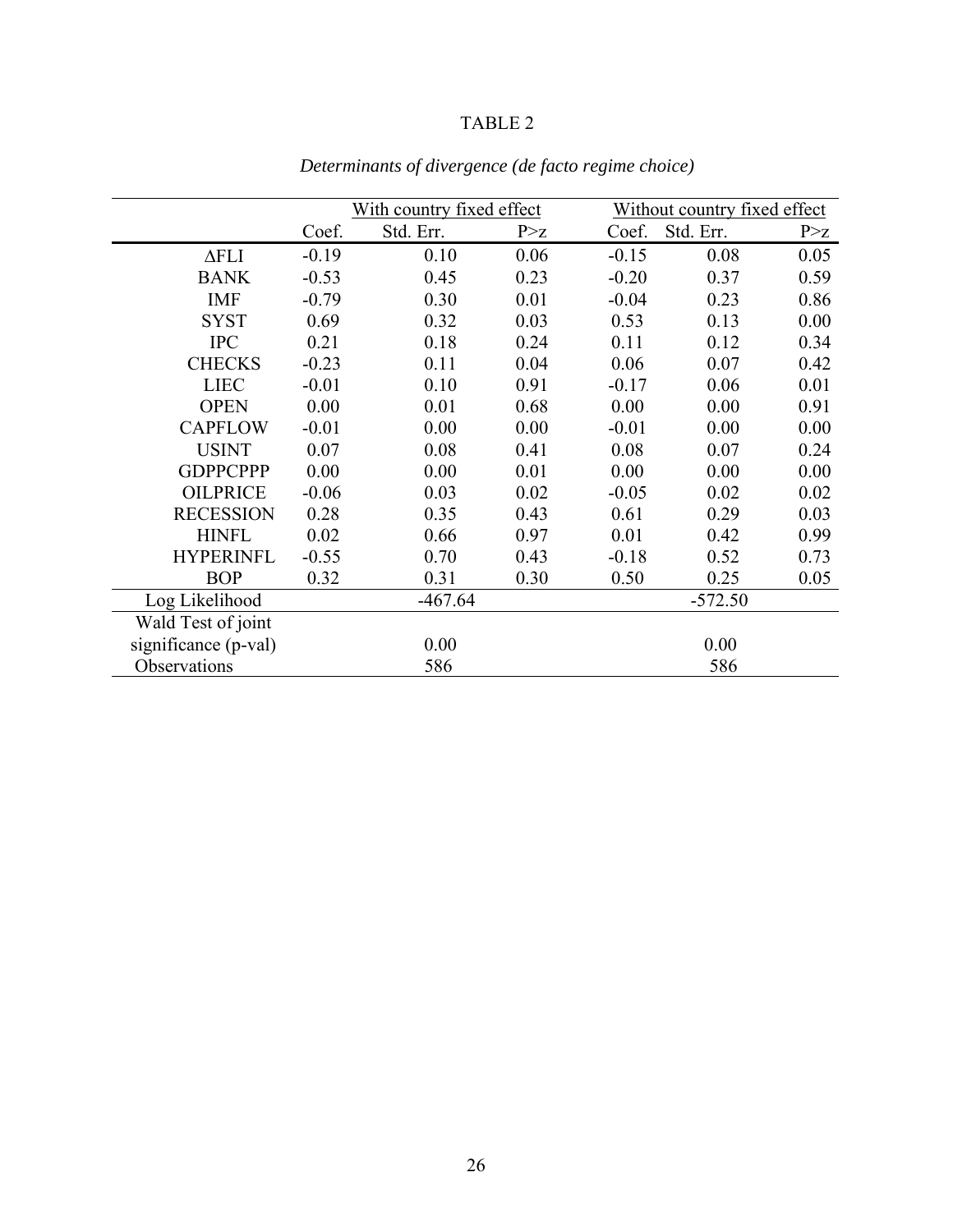|                              | Coef.   | Std. Err. | P > Z |
|------------------------------|---------|-----------|-------|
| $\Delta$ FLI                 | $-0.18$ | 0.08      | 0.03  |
| <b>BANK</b>                  | $-0.45$ | 0.75      | 0.55  |
| $BANK*FLI_{t-1}$             | 0.66    | 1.50      | 0.66  |
| <b>IMF</b>                   | $-0.58$ | 0.38      | 0.13  |
| $IMF*FLI_{t-1}$              | 1.62    | 0.95      | 0.09  |
| <b>SYST</b>                  | $-0.45$ | 0.26      | 0.08  |
| $SYST*FLI_{t-1}$             | 2.39    | 0.56      | 0.00  |
| <b>IPC</b>                   | $-0.10$ | 0.24      | 0.69  |
| $IPC*FLI_{t-1}$              | 0.51    | 0.42      | 0.23  |
| <b>CHECKS</b>                | 0.42    | 0.16      | 0.01  |
| CHECKS*FLI <sub>t-1</sub>    | $-0.71$ | 0.29      | 0.02  |
| <b>LIEC</b>                  | $-0.19$ | 0.11      | 0.08  |
| $LIEC*FLI_{t-1}$             | $-0.39$ | 0.23      | 0.09  |
| <b>OPEN</b>                  | 0.06    | 0.01      | 0.00  |
| $OPEN*FLI_{t-1}$             | $-0.08$ | 0.01      | 0.00  |
| <b>CATCHUP</b>               | 1.64    | 0.68      | 0.02  |
| CATCHUP*FLI <sub>t-1</sub>   | $-2.95$ | 1.96      | 0.13  |
| <b>CAPFLOW</b>               | $-0.01$ | 0.01      | 0.19  |
| CAPFLOW*FLI <sub>t-1</sub>   | 0.00    | 0.01      | 0.80  |
| <b>USINT</b>                 | $-0.09$ | 0.13      | 0.47  |
| $USINT*FLI_{t-1}$            | 0.21    | 0.23      | 0.37  |
| <b>GDPPCPPP</b>              | 0.00    | 0.00      | 0.00  |
| GDPPCPPP*FLI <sub>t-1</sub>  | 0.00    | 0.00      | 0.00  |
| <b>OILPRICE</b>              | $-0.05$ | 0.04      | 0.18  |
| OILPRICE*FLI <sub>t-1</sub>  | 0.04    | 0.08      | 0.61  |
| <b>RECESSION</b>             | 0.73    | 0.31      | 0.02  |
| RECESSION*FLI <sub>t-1</sub> | $-0.96$ | 1.00      | 0.34  |
| <b>HINFL</b>                 | 2.29    | 0.89      | 0.01  |
| $HINF*FLI_{t-1}$             | $-4.27$ | 1.52      | 0.01  |
| <b>HYPERINFL</b>             | $-0.41$ | 1.08      | 0.70  |
| HYPERINFL*FLI <sub>t-1</sub> | $-0.22$ | 2.28      | 0.92  |
| <b>BOP</b>                   | 1.01    | 0.46      | 0.03  |
| $BOP*FLI_{t-1}$              | $-0.97$ | 0.86      | 0.26  |
| Log Likelihood               |         | $-416.66$ |       |
| Observations                 |         | 586       |       |

*Assessing learning during divergence*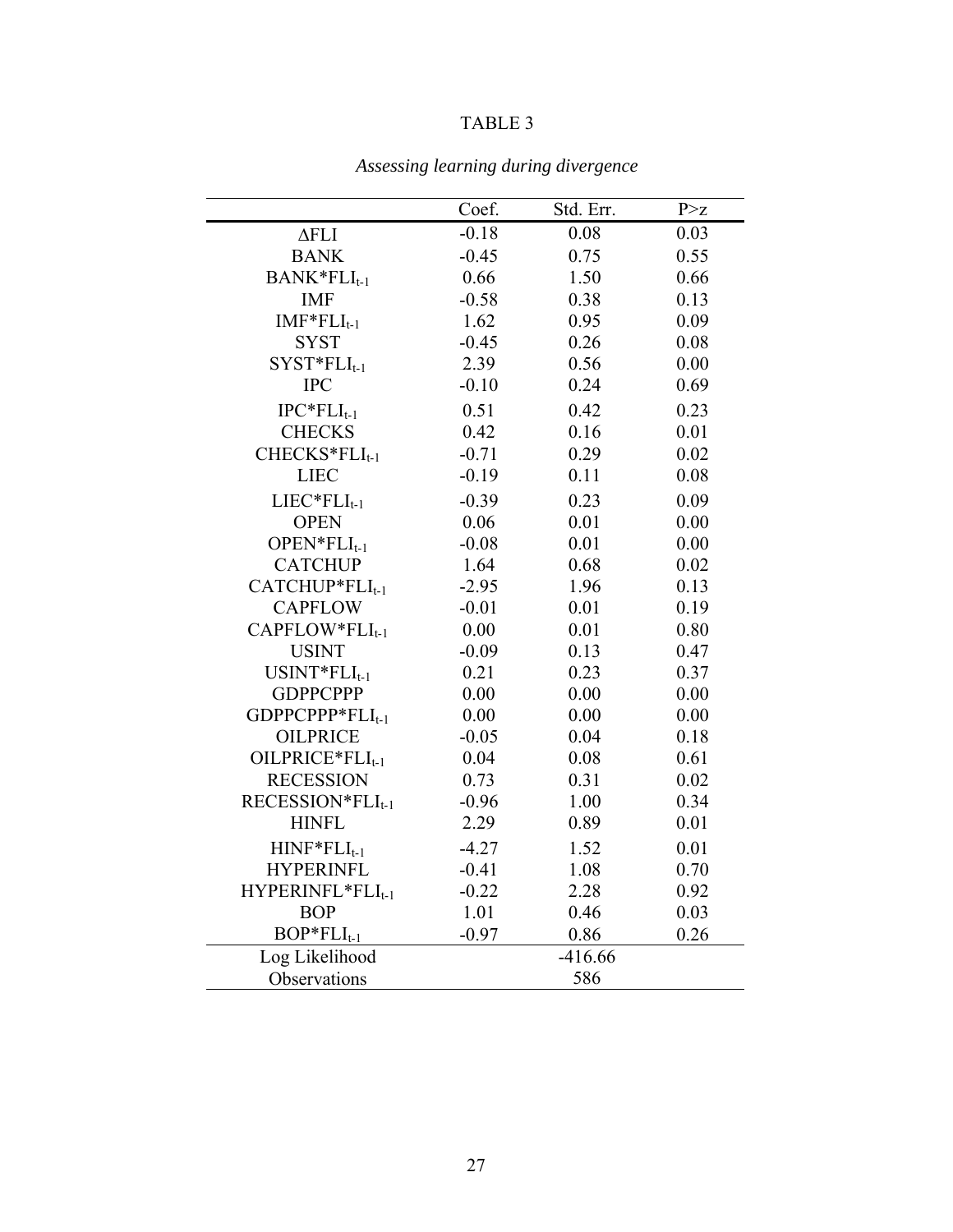# *Multi-state Markov model estimates*

|                                          | Divergence from <i>de jure</i> | Convergence to <i>de jure</i> |
|------------------------------------------|--------------------------------|-------------------------------|
| <b>Estimated transition</b><br>intensity | 0.06(0.014)                    | 0.11(0.02)                    |
|                                          |                                |                               |

|                                           | In <i>de jure</i> regime | In <i>de facto</i> regime |
|-------------------------------------------|--------------------------|---------------------------|
| Total staying time<br>$(1973-97)$         | $18.11$ years            | 6.8 years                 |
| Meter Chandard suppose and in nononthonor |                          |                           |

 *Note:* Standard errors are in parentheses

# **APPENDIX I**

*List of sampled 34 countries across regions* 

| <b>OECD</b> countries | East Asia   | South Asia | Latin America | Africa and Middle East |
|-----------------------|-------------|------------|---------------|------------------------|
| Australia             | Indonesia   | Bangladesh | Argentina     | Egypt                  |
| Canada                | Korea       | India      | <b>Brazil</b> | Ghana                  |
| France                | Malaysia    | Nepal      | Chile         | <b>Israel</b>          |
| Germany               | Philippines | Pakistan   | Colombia      | Morocco                |
| Italy                 | Singapore   | Sri Lanka  | Mexico        | South Africa           |
| Japan                 | Thailand    |            | Peru          | Zimbabwe               |
| New Zealand           |             |            | Venezuela     |                        |
| Turkey                |             |            |               |                        |
| United Kingdom        |             |            |               |                        |
| <b>United States</b>  |             |            |               |                        |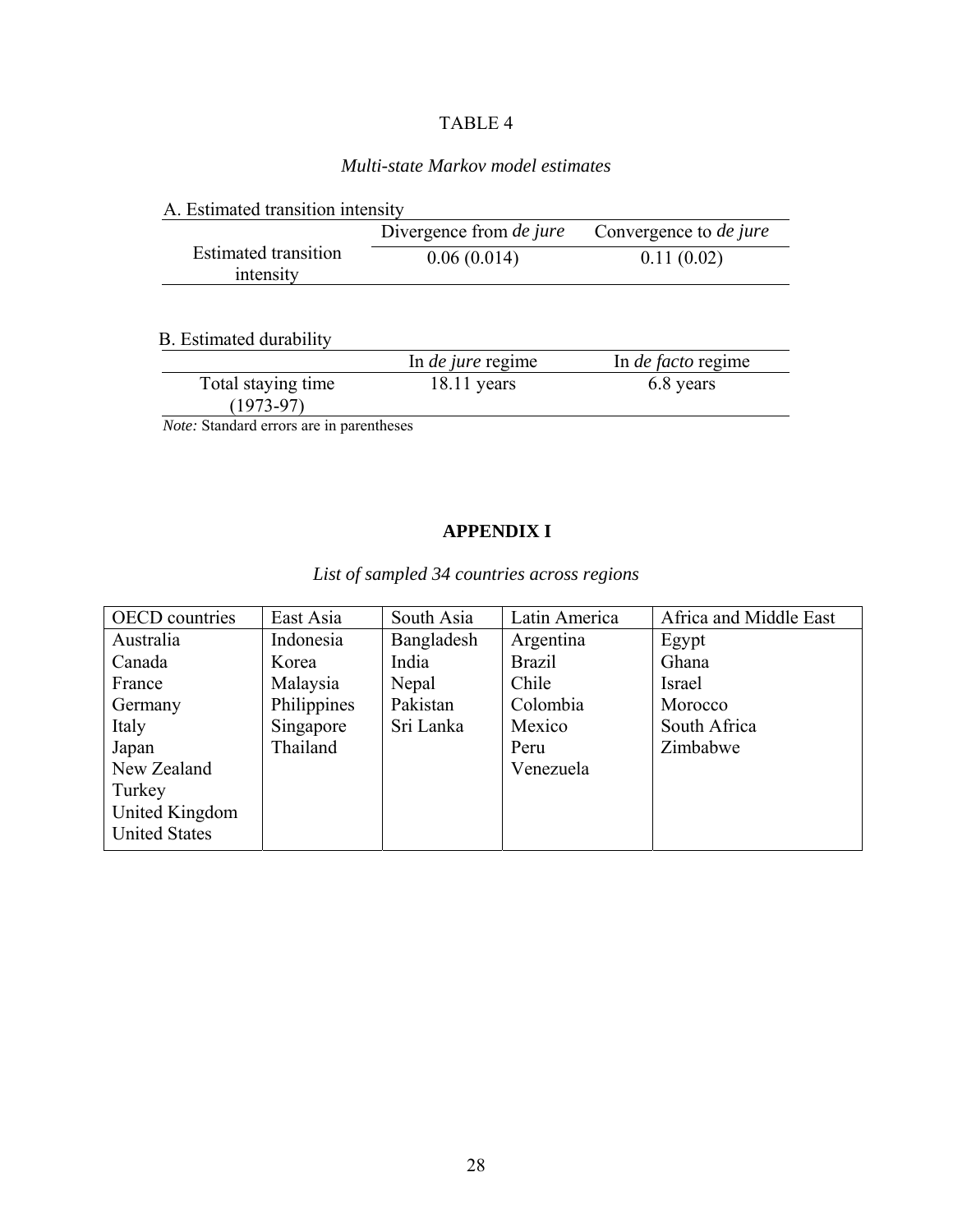#### **APPENDIX II**

### DESCRIPTION OF INSTITUTIONAL DATA

### **A. Financial Liberalization Index**

The financial liberalization index, developed by Abiad and Mody (2005), which considers various financial sector policies in 35 countries over the period 1973-1996 is used in this study. Six policy dimensions are inputs to the creation of an aggregate index of the degree of policy liberalization. These include:

- (a) Credit controls, such as directed credit toward favored sectors or industries, ceilings on credit toward other sectors, and excessively high reserve requirements;
- (b) Interest rate controls, including whether the government directly controls interest rates, or whether floors, ceilings, or interest rate bands exist;
- (c) Entry barriers in the banking sector, such as licensing requirements, limits on the participation of foreign banks, and restrictions relating to bank specialization or the establishment of universal banks;
- (d) Operational restrictions included restrictions on staffing, branching and advertising, and the establishment of securities markets;
- (e) Privatization in the financial sector, and
- (f) Restrictions on international financial transactions, such as on capital and current account convertibility, and the use of multiple exchange rates.

Along each dimension, a country is given a score on a graded scale, with zero corresponding to being fully repressed, one to partially repressed, two to largely liberalized, and three to fully liberalized. Policy changes, then, denote shifts in a country's score on this scale in a given year. In some cases, such as when state-owned banks are privatized all at once, or when controls on all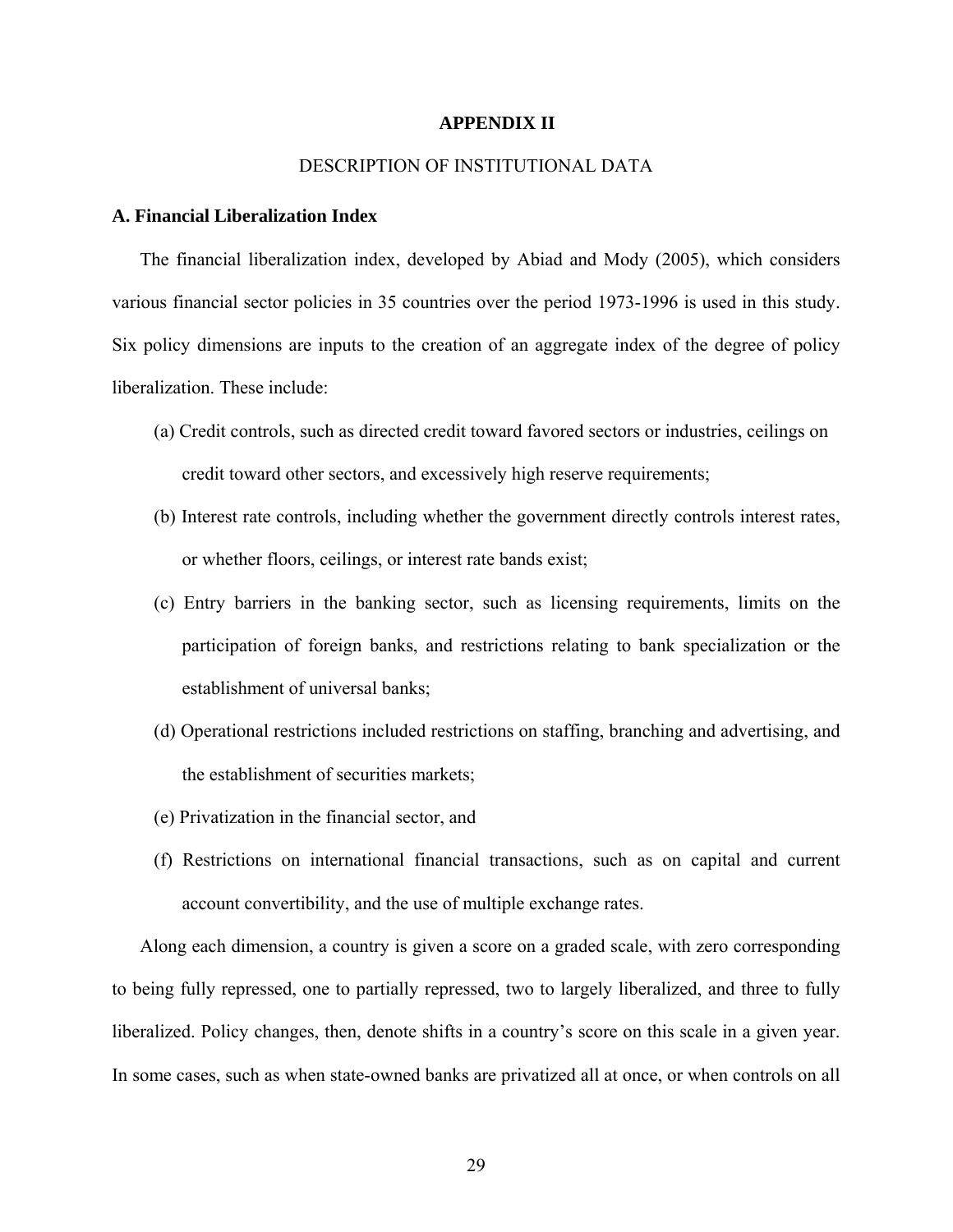interest rates are simultaneously abolished, policy changes correspond to jumps of more than one unit along that dimension. Reversals, such as the imposition of capital controls or interest rate controls, are recorded as shifts from a higher to a lower score.

### **B. Political Institutional Variables**

The following political institutional variables are taken from the data on political indices (DPI) of the World Bank (see Beck et al. 2000).

### **1. SYSTEM**

| Codes:                     |  |
|----------------------------|--|
| Presidential               |  |
| Assembly-elected President |  |
| Parliamentary              |  |

Systems with unelected executives (those scoring a 2 or 3 on the Executive Index of Electoral Competitiveness – to be defined below) get a 0. Systems with presidents who are elected directly or by an electoral college (whose *only* function is to elect the president), in cases where there is no prime minister, also receive a 0. In systems with both a prime minister (PM) and a president, the following factors are considered in order to categorize the system:

- a) *Veto power*: president can veto legislation and the parliament needs a supermajority to override the veto.
- b) *Appoint prime minister*: president can appoint *and* dismiss prime minister and/or other ministers.
- c) *Dissolve parliament*: president can dissolve parliament and call for new elections.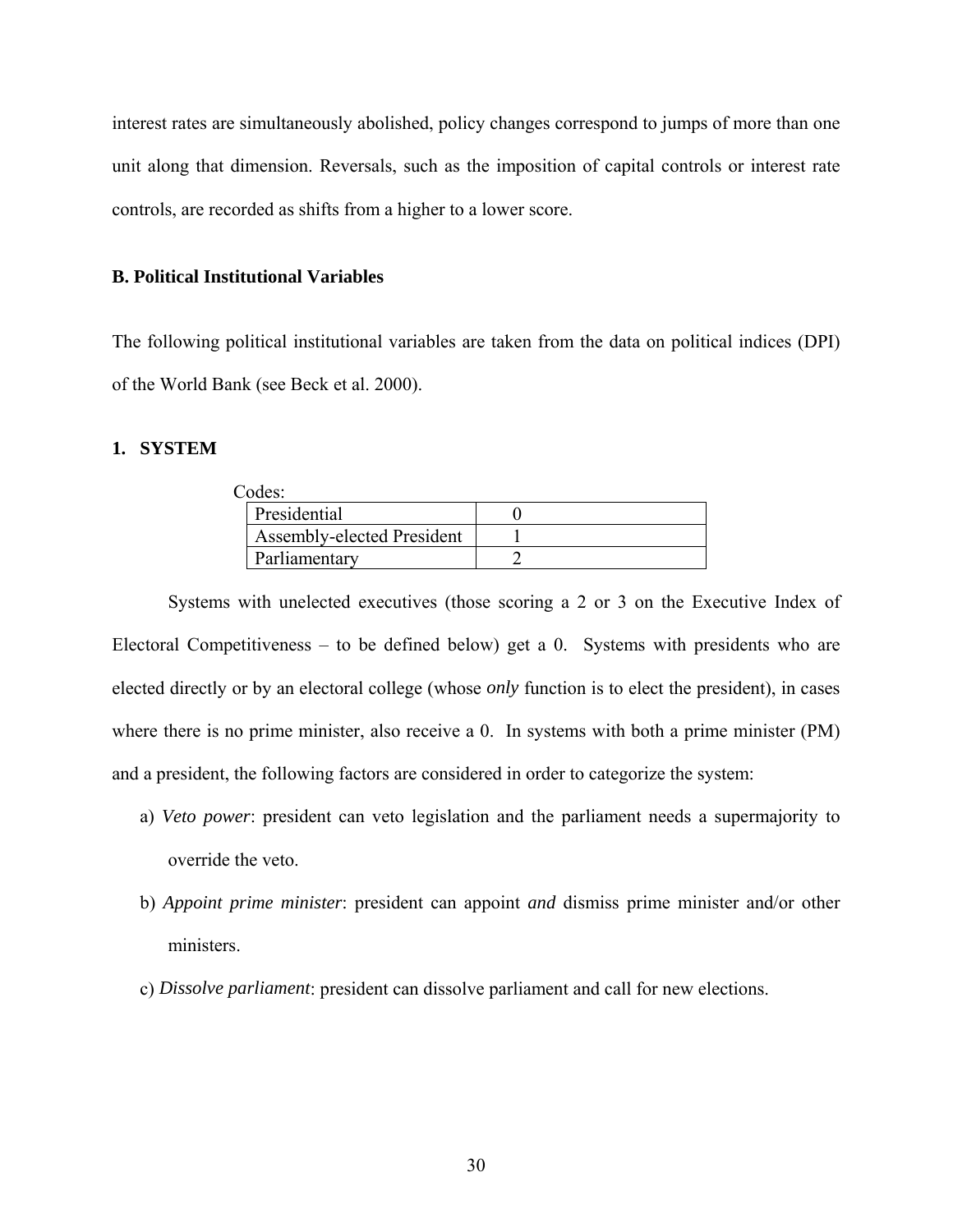d) *Mentioning in sources*: If the sources mention the president more often than the PM then this serves as an additional indicator to call the system presidential (Romania, Kyrgyzstan, Estonia, Yugoslavia).

The system is presidential if (a) is true, or if (b) and (c) are true. If no information or ambiguous information on (a), (b), (c), then (d). Countries in which the legislature elects the chief executive are parliamentary (2), with the following exception: if that assembly or group cannot easily recall him (if they need a 2/3 vote to impeach, or must dissolve themselves while forcing him out) then the system gets a 1.

## **2. Legislative Indices of Electoral Competitiveness (LIEC):**

| Codes:                                                                                      |  |
|---------------------------------------------------------------------------------------------|--|
| No legislature                                                                              |  |
| Unelected legislature                                                                       |  |
| Elected, 1 candidate                                                                        |  |
| 1 party, multiple candidates                                                                |  |
| Multiple parties are legal but only one party won seats                                     |  |
| Multiple parties DID win seats but the largest party<br>received more than 75% of the seats |  |
| Largest party got less than 75%                                                             |  |

#### **3. Executive Indices of Electoral Competitiveness** (**EIEC**):

This index uses the same scale as LIEC. Executives who are elected directly by population, or elected by an electoral college that is elected by the people and has the sole purpose of electing the executive, are scored on the above scale.

### **4. Index of Political Cohesion (IPC)**

In order to devise this index, the criteria are based on Roubini and Sachs (1989). The index takes values 1, 2 and 3 representing number of parties in the coalition government. If there are 3 or more parties ruling the government, IPC takes the value 3.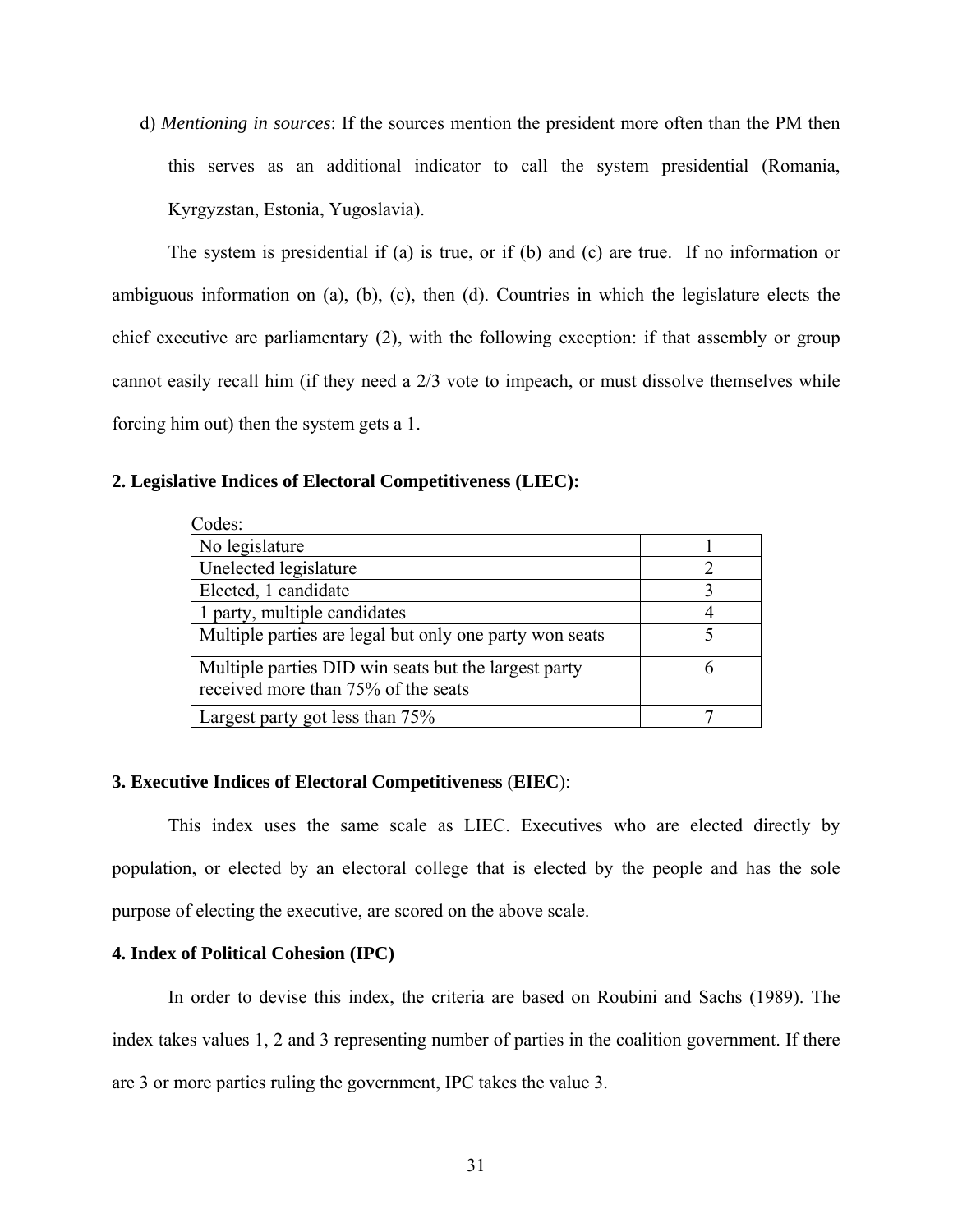### **5. CHECKS**

CHECKS equals one if LIEC or EIEC is less than 5—countries where legislatures are not competitively elected are considered countries where only the executive wields a check.

In countries where LIEC and EIEC are greater than or equal to 5:

- CHECKS is incremented by one if there is a chief executive (it is blank or NA if not).

- CHECKS is incremented by one if the chief executive is competitively elected (EIEC greater than six).
- CHECKS is incremented by one if the opposition controls the legislature.

### In presidential systems, CHECKS is incremented by one:

- for each chamber of the legislature UNLESS the president's party has a majority in the lower house AND a closed list system is in effect (implying stronger presidential control of his/her party, and therefore of the legislature).

- for each party coded as allied with the president's party and which has an ideological (leftright-center) orientation closer to that of the main opposition party than to that of the president's party.

#### In parliamentary systems, CHECKS is incremented by one:

- for every party in the government coalition as long as parties are needed to maintain a majority.

- for every party in the government coalition that has a position on economic issues (right-leftcenter) closer to the largest opposition party than to the party of the executive.

In parliamentary systems, the prime minister's party is *not* counted as a check if there is a closed rule in place – the prime minister is presumed in this case to fully control the party.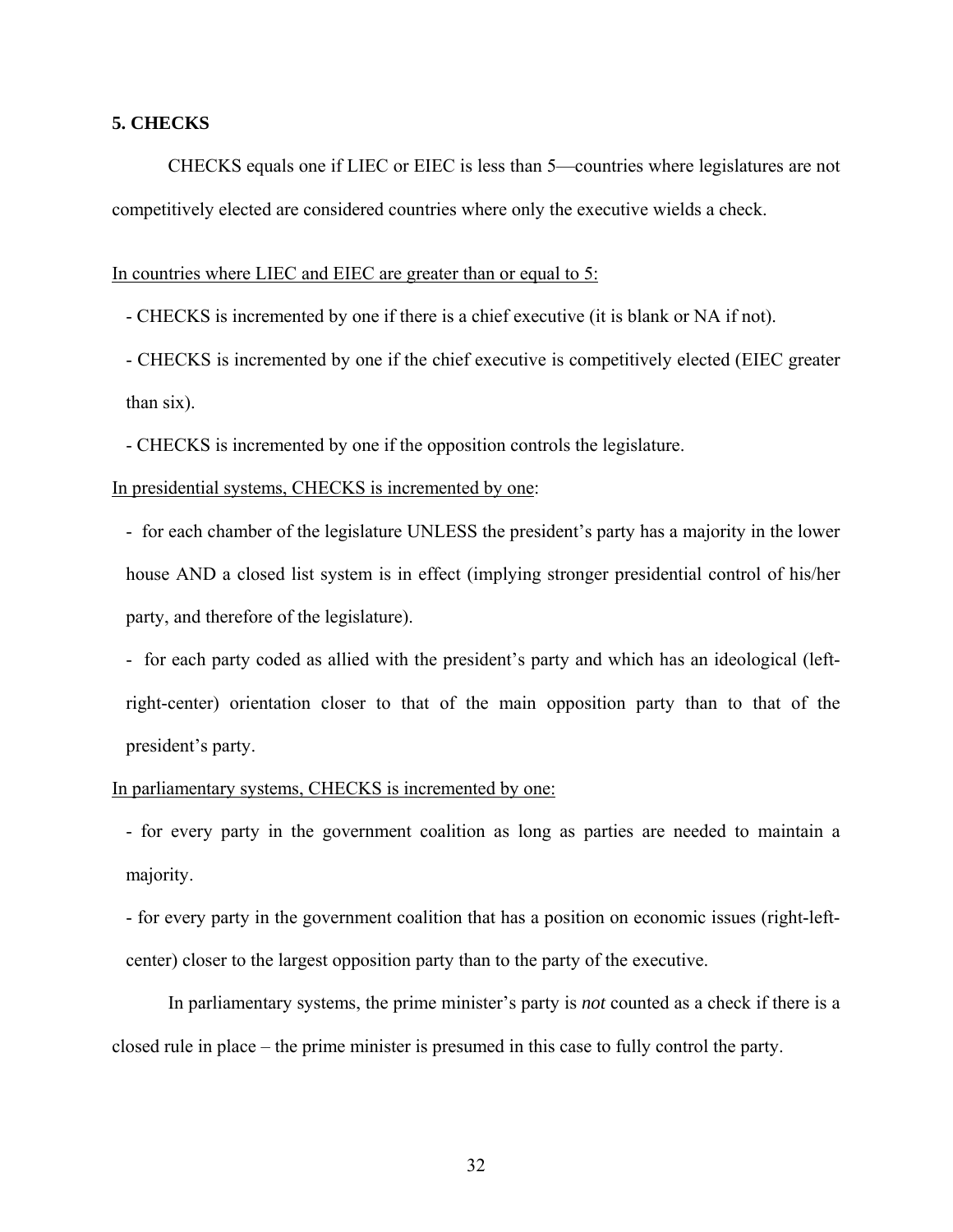#### **APPENDIX III**

#### **The Multi-state Markov model**

We have used a continuous time multi-state Markov (MSM) chain model which gives the estimates of transition intensities as a non-linear function of explanatory variables by taking into account the "duration" of a regime explicitly (see Kay, 1986; Marshall and Jones, 1995). Note that the Markov model assumes that transition to an alternative regime depends on the current regime, irrespective of past history. Masson (2001) argues that although this assumption appears to be somewhat restrictive, as a first approximation, the Markov model would seem to be an adequate framework for examining exchange rate regime transitions as "it supposes that a typical currency will face the same likelihood that some shock will push it to an alternative regime" (p. 573).

The model is specified as

$$
\theta_{ij}(t/z) = \theta_{ij} e^{\beta_{ij} z}, (i, j = 0, 1)
$$
\n(A1)

where  $\theta_{ij}$  represents baseline parameters (transition intensities), Z denotes the vector of explanatory variables and  $\beta_{ij}$  denotes the coefficients of explanatory variables on the transition from regime *i* to *j*. The transition intensities,  $\lambda_{ij}$ , can be defined as

$$
\theta_{ij} = \lim_{\Delta t \to 0} \frac{Pr\{transition\ from\ state\ i \to j\ in(t, t + \Delta t\ ]\ }{\Delta t}.
$$
 (A2)

The MSM model considers that countries often make transitions and reverse transitions among two regimes― consistent (0) and divergent (1). It is assumed that there is no absorbing state (i.e. state of death) in the exchange rate regime transition process. The transition intensity matrix is defined as,

$$
\Gamma = \begin{pmatrix} -\theta_{0I} & \theta_{0I} \\ -\theta_{10} & \theta_{10} \end{pmatrix}.
$$